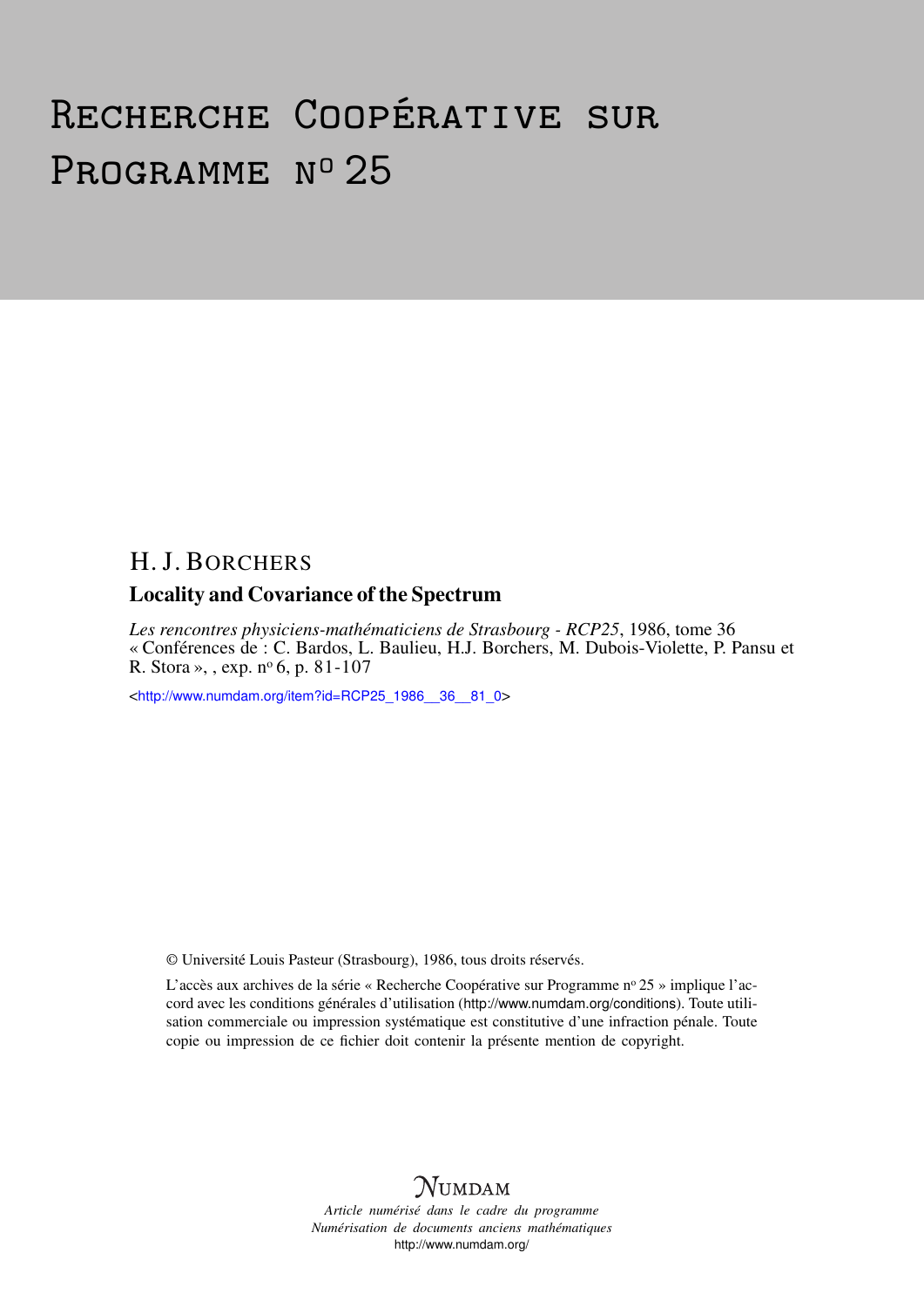### LOCALITY AND COVARIANCE OF THE SPECTRUM

by

H.J. Borchers Institut für Theoretische Physik der Universität Göttingen Bunsenstrasse 9 D-3400 Göttingen

### Abstract

It will be shown that locality and spectrum condition together imply that the support of the spectrum of the translations is a set invariant under Lorentz transformation. On the way we develop a local method for finding real points in the envelope of holomorphy for the opposite edge of the wedge problem.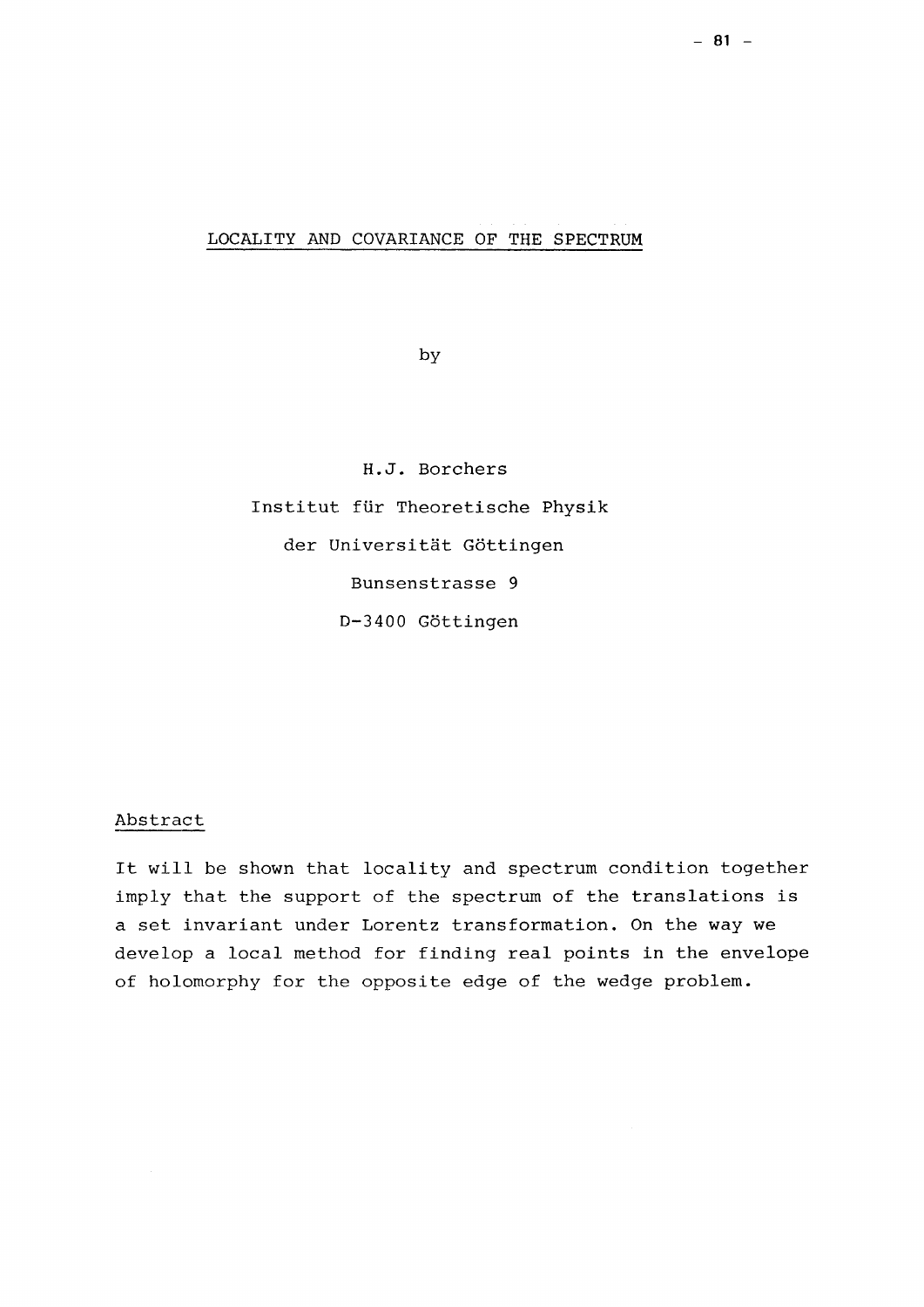V. Glaser and R. Streater  $\lceil 1,2 \rceil$  have observed that the domain of holomorphy of the n-point Wightman function is invariant under complex Lorentz transformation. This result follows alone from spectrum condition and locality. It is not necessary for this result to assume that Lorentz transformations are a symmetry of the theory under consideration.

Some years later the author has observed  $\begin{bmatrix} 3 \end{bmatrix}$  that in the vacuum sector the spectrum of the translations has a support which is invariant under Lorentz transformations also if the theory is not Lorentz invariant or if one has an invariant theory, but one is dealing with a representation with spontaneously broken Lorentz symmetry. In a recent paper by D. Buchholz and myself  $\lceil 4 \rceil$  it has been shown that in every particle sector (in which the spectrum condition is fulfilled) the lower boundary of the spectrum is invariant under Lorentz transformations. We have conjectured that also gaps in the spectrum, if they exist must necessarily invariant. This paper is devoted to the investigation of this question and it will be shown that this conjecture is correct.

The next section deals with the study of the edge of the wedge problem. We study a situation which is not covered by the Jost-Lehmann-Dyson representation  $[5, 6]$ . In particular, we look, at the situation where the coincidence domain is the union of two domains. One of them is such that it can be treated by the Jost-Lehman-Dyson technique, and we investigate its influence on the second domain. These investigations generalize in part unpublished results obtained in collaboration with R. Stora (see e.g. the remark in [7]).

In section three we apply our result to a special situation which appears regulary in physics. This is the situation where Jost-Lehman-Dyson domain is given by the points which are spacelike with respect to an order interval (double cone). Finally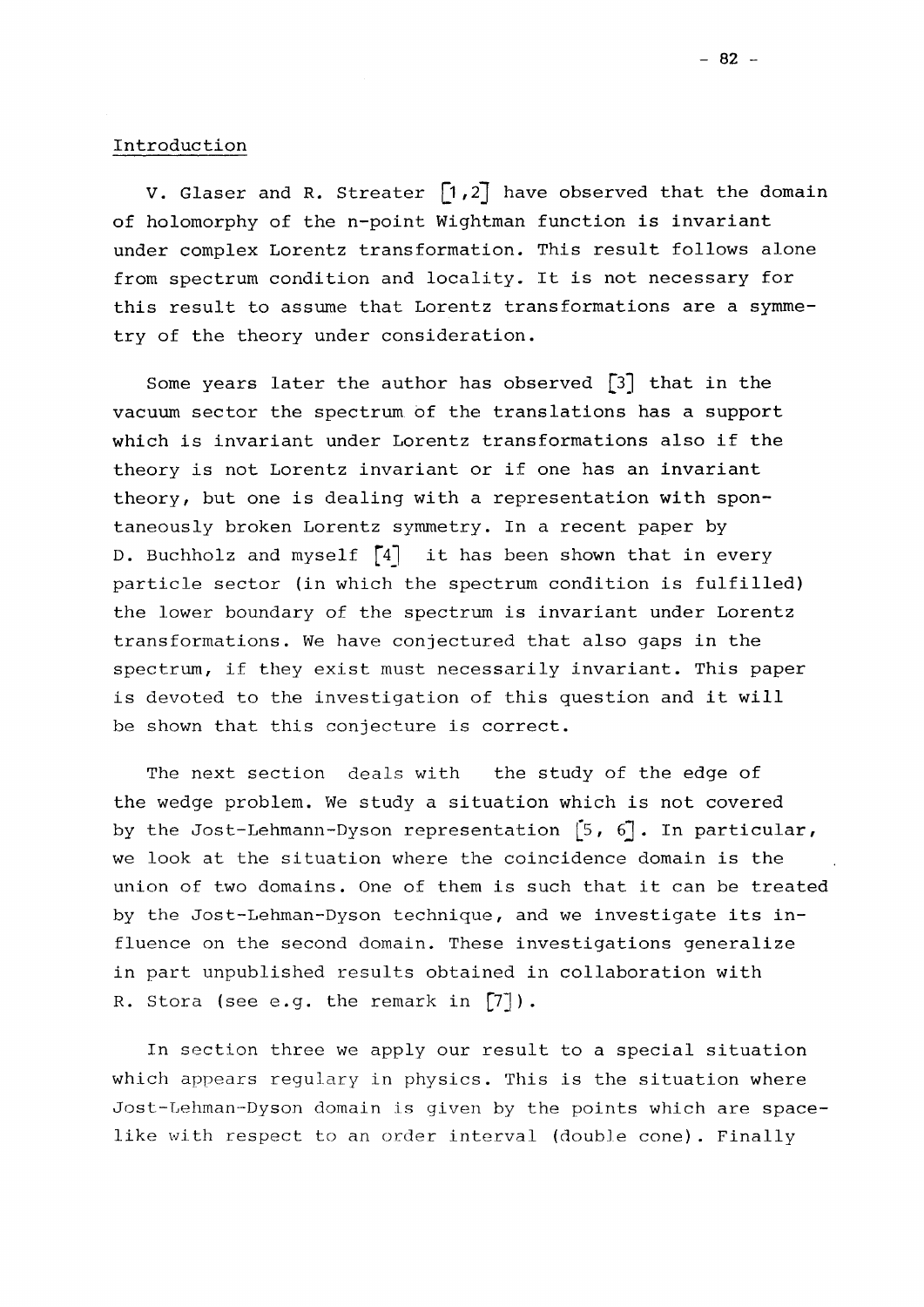in the last section we show with the help of the results obtained in section three that also the holes in the spectrum of the translations are sets invariant under Lorentz-transformations.

Part of this note has been prepared during my visit at Z.i.F. I like to thank Professor Streit for his kind hospitality.

### II. On the edge of the wedge problem

Let V denote the forward light cone in the Euclidean space  $R^n$ :

$$
V = \{x \in \mathbb{R}^{n}; x_{0}^{2} - \sum_{1}^{n-1} x_{i}^{2} \ge 0 \quad , \quad x_{0}^{2} \ge 0 \}
$$

and let V<sup>O</sup> be the interiour of V. The forward tube  $T^{\dagger}$   $\boldsymbol{\zeta}$   $T^{\dagger}$  denotes the tube with basis  $V^{O}$ :

$$
T^+ = \{ z \in \mathbb{C}^n ; \quad \text{Im } z \in V^O \} ,
$$

and the backward tube T is the negative of T  $i.e.T = -T$  = T  $,$ where the bar denotes the conjugate complex.

Assume G is an open domain in  $\mathbb{R}^n$  and one has two functions  $f^+$  $\overline{f}$  , where  $\overline{f}$  is bolomorphic in  $\overline{f}$  and  $\overline{f}$  in  $\overline{f}$ and I where I is notomorphic in I and I in I with the properties :

- (i)  $f^+$  and  $f^-$  have in G boundary values in the sense of distributions .
- (ii) These boundary values coincide on G (in the distributional sense).

In this case it follows from the edge of the wedge theorem  $\lceil 8 \rceil$ that both functions are analytic in a complex neighbourhood of G and that they coincide there as analytic functions. Therefore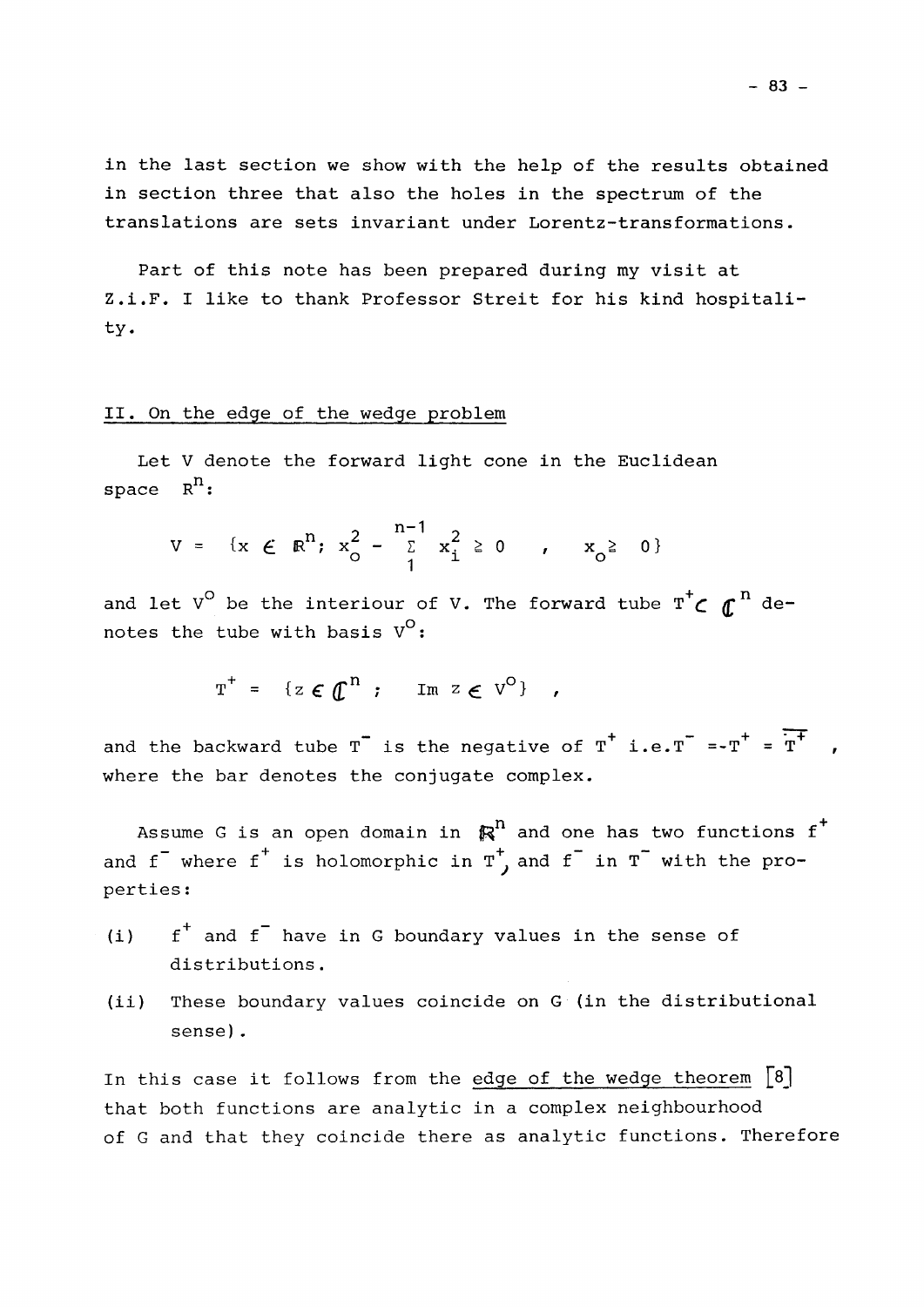f + and f are different representations of one function f holomorphic in  $T^{\dagger}$ (*J*  $T^{\dagger}$  *U* N(G) where N(G) is the complex neighbourhood of G obtained by the edge of the wedge theorem.

The set  $T^{\top}$  $\bigcup$   $T^{\top}$   $\bigcup$   $N(G)$  will almost never be a natural domain. The envelope of holomorphy of this set will be denoted by H(G), and by  $H_r(G)$  we denote  $H(G)$   $\bigcap$   $\mathbb{R}^n$  which is mostly the set of interest in physical applications.

The light-cone V introduces in  $\mathbb{R}^n$  a semi-ordering. A domain  $G \subset \mathbb{R}^n$  is called order convex if it fulfills the relation:

$$
G = (G + V) \cap (G - V)
$$

We will call a domain locally order convex if  $b - a \in V$  and  $a + \lambda (b - a) \in G$  for  $0 \le \lambda \le 1$  implies  $(a + V) \cap (b - V) \subset G$ . From the so-called double-cone-theorem [9, 10] one knows that for every coincidence domain G the set  $H_r(G)$  is locally order convex.

<sup>A</sup> hyperboloid h(u, m) is the set

$$
h(u, m) = {z \in \mathbb{C}^{n} , (z - u)^{2} - m^{2} = 0}
$$

where  $z^2$  denotes the Minkowski square  $z^2 = z^2 - \sum_{i=1}^{n-1} z_i^2$  . Here we are dealing only with the case  $u \in \mathbb{R}^n$  and  $1 - \frac{u}{m^2} \ge 0$ so that h(u, m) can be characterized by a point in  $\mathbb{R}^n \times \mathbb{R}^+$ . For any domain G  $\subset \mathbb{R}^n$  we put

 $r(G) = \{ (u,m) \in \mathbb{R}^n \times \mathbb{R}^+ ; (x-u)^2 - m^2 < 0 \text{ for all } x \in G \}.$ 

In the following a domain G will be called a Jost-Lehman-Dyson domain or short J.L.D. domain if it is order convex and if there exist a hyperboloid h(u, m) such that G lies between the two branches of h(u, m).(Not necessarily all points between the two branches belong to G). For J.L.D. domains the envelope of holomorphy of the edge of the wedge problem is known: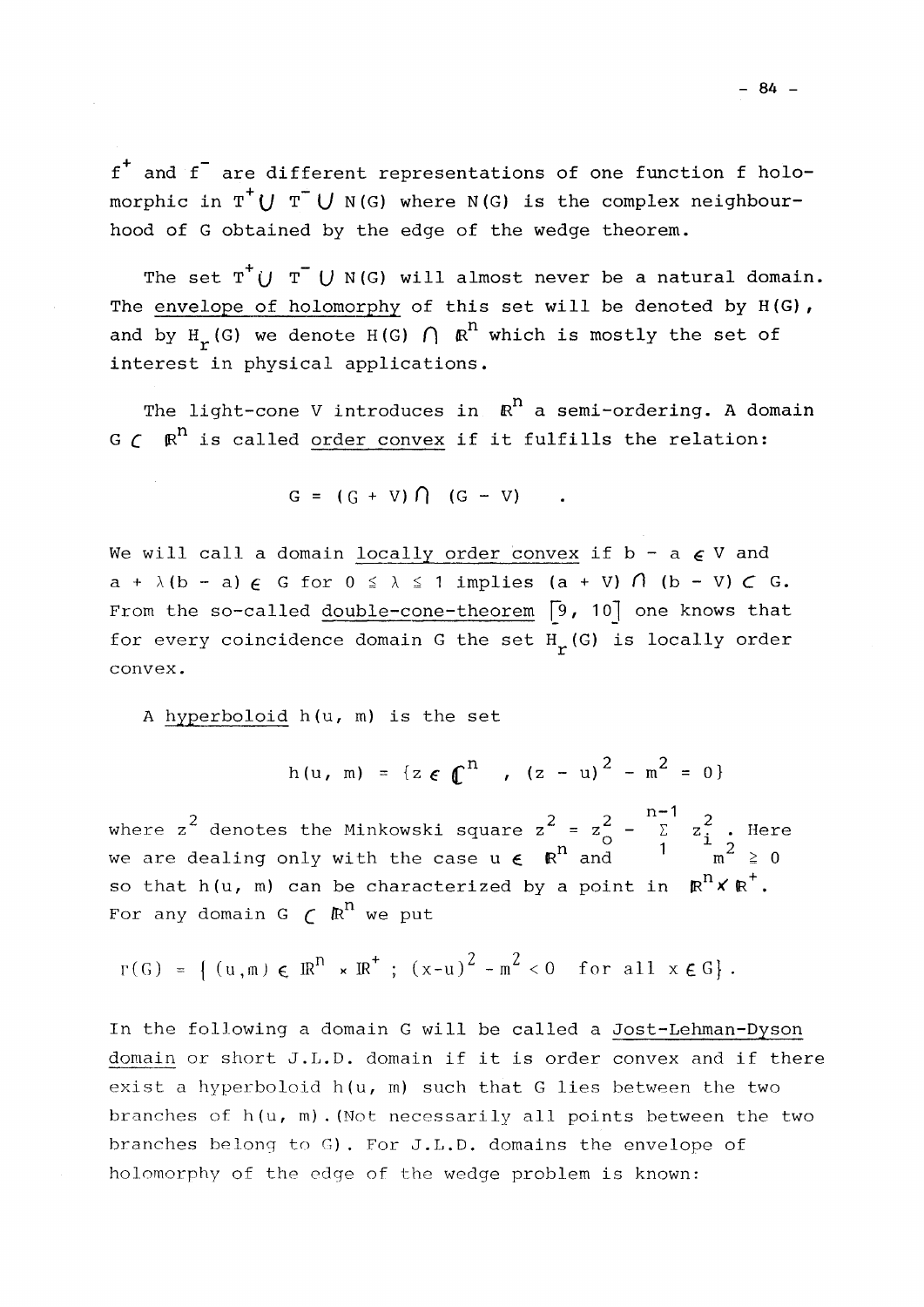Let G be a J.L.D. domain then H(G) are the interiour points of the set

**£ <sup>n</sup> \U(h(u,** m) ; (u, m) *<£ T* (G) }

This result has first been proved by F. Dyson  $\lceil 6 \rceil$  for functions having boundary values as tempered distributions which was a generalization of a result of Jost and Lehmann [5]. That this describes the envelope of holomorphy is a result of Bros, Messiah, and Stora [11]. Nowadays it can be shown using general arguments which are due to Pflug [1*2].* 

It is now our aim to say something more about the structure of H(G) in the neighbourhood of real point when G is a J.L.D. domain. To this end we introduce the following notation:

### II.1 Definition

(1) Let G be a J.L.D. domain, and let  $x \in \mathbb{R}^n$  denote  $\Gamma_{\mathbf{x}}(G) = \{ (u, m) \in \Gamma(G) : x \in h(u, m) \}.$ 2 (Remark: (u, m) £ **r** (G) then (x - u) £ 0)

(2) Denote by:

 $\Delta_{\mathbf{x}} = {\mathbf{x} - \mathbf{u}};$  (u, m)  $\in \Gamma_{\mathbf{x}}(G)$  for a suitable m and  $\mathbf{x} > \mathbf{u}$ 

 $\bigcup$  {u - x; (u, m)  $\in$   $\Gamma_{\mathbf{x}}(G)$  for a suitable m and  $\mathbf{x} \leq u$ } x \*

where the order denotes the order given by the light-cone V.

(3) Let 
$$
K_x = \text{Co} \bigcup_{\lambda \ge 0} \lambda \Delta_x
$$

where Co indicates the convex hull of this cone.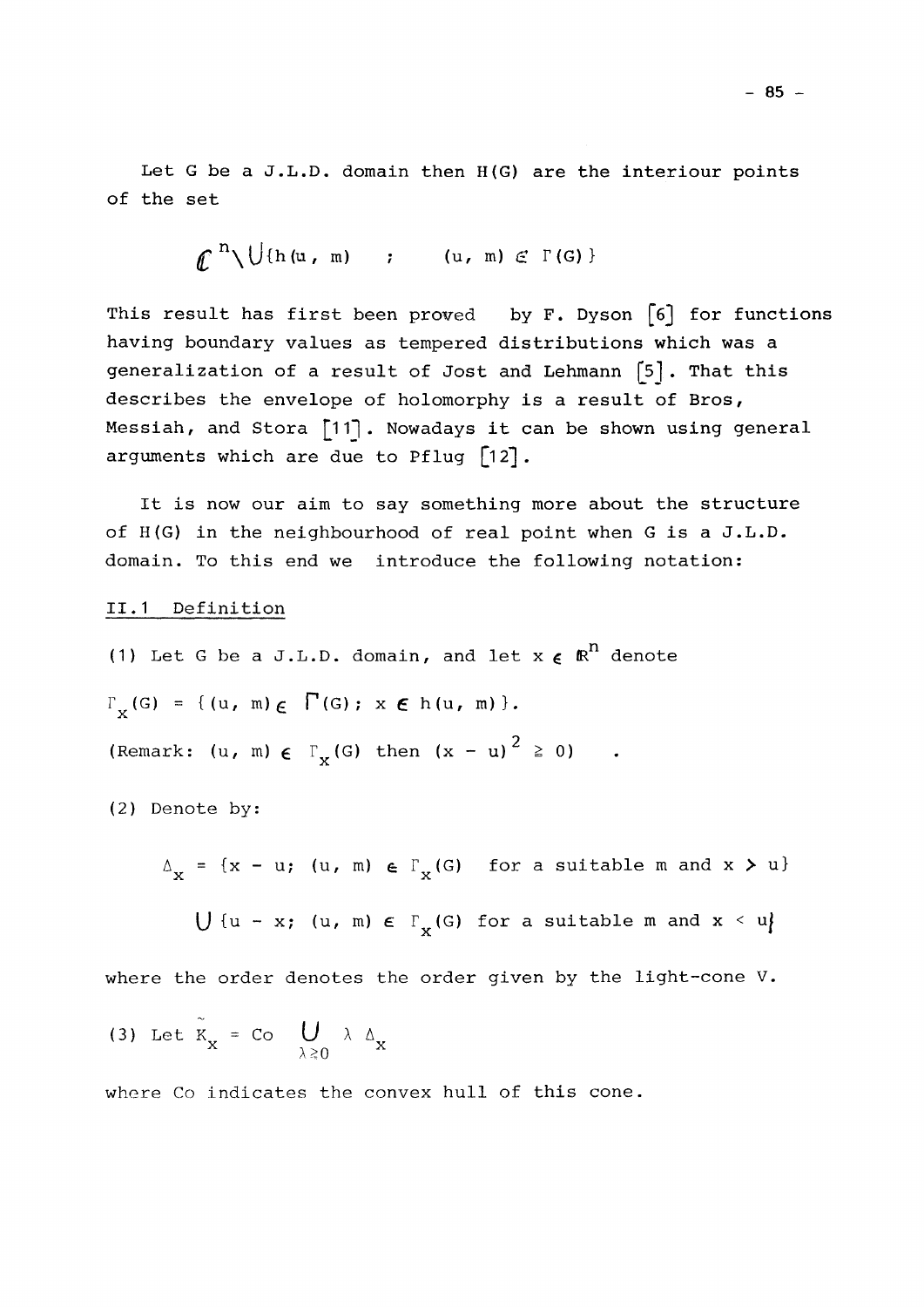(4) For any open set U define

$$
K_{U} = \text{closure } Co \quad W \quad \tilde{K}_{X}.
$$

(5) Define

$$
K_{x} = \bigcap_{x \in U} K_{U} \qquad .
$$

(6) Denote by

$$
c_{\mathbf{u}} = \hat{\mathbf{k}}_{\mathbf{u}} \quad \text{and} \quad
$$

$$
C_{X} = \hat{K}_{X} \qquad \qquad \bullet
$$

where  $\hat{K}$  is the open dual cone i.e.:

 $\hat{K} = \{y; (y, x) > 0 \text{ for all } x \in K, x \neq 0\}$ 

if K is a proper cone, and  $\hat{K} = \mathbb{R}^n$  if  $K = \{0\}$ 

## if  $K$  is a proper cone in the interpretation of  $K$  is a proper cone interpretation  $\mathbb{R}^n$

(1) By construction we see, that  $K_x$  is a subcone of V hence the  $\begin{array}{ll}\n\text{cone} & \text{contains the interior of V.} \\
\end{array}$ cone  $C_{\bf x}$  contains the interiour or  $V$ .

(2) The reason for passing from  $K_x$  to  $K_x$  is to obtain the cones C<sub>x</sub> semi-continuous from the interiour which corresponds to the semi-continuity from below for functions. This semi-continuity is given in the following

### II.2 Lemma :

Let G be a J.L.D. domain and let  $C_x$  respectively  $C_U$  be the  $\frac{1}{x}$   $\frac{1}{y}$   $\frac{1}{y}$   $\frac{1}{y}$   $\frac{1}{y}$   $\frac{1}{y}$   $\frac{1}{y}$   $\frac{1}{y}$   $\frac{1}{y}$   $\frac{1}{y}$ cones described in Definition II. 1. Assume  $\frac{1}{4}$  C  $\frac{1}{X}$ find an open set U containing x such that  $y \in C_{11}$ .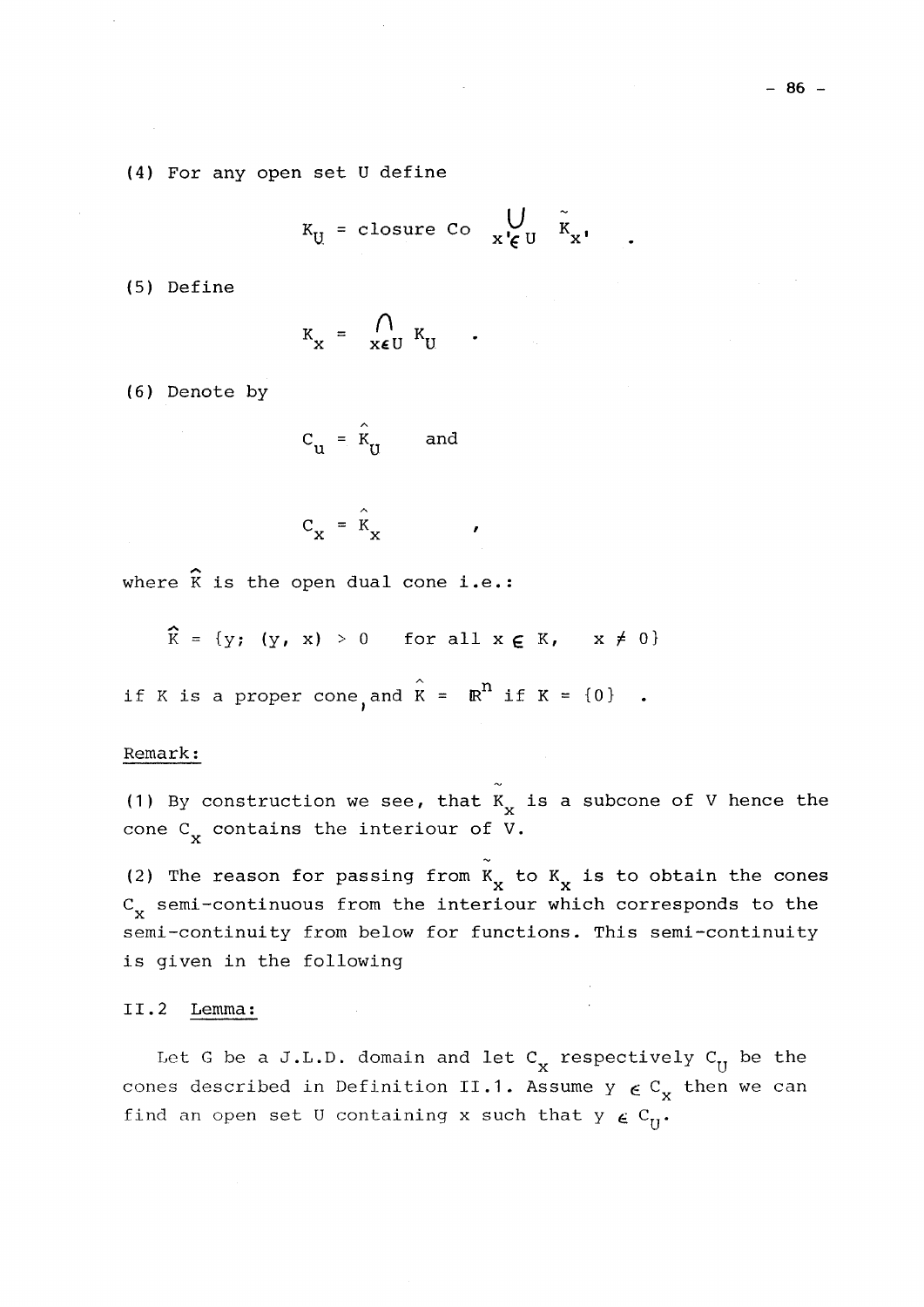<u>Proof:</u> If  $x \in H_r(G)$  then  $C_x = R_n$ . Since  $H_r(G)$  is open then this is true for a neighbourhood of x. If  $x \notin H^r(G)$  then  $K_x$ contains non-trivial elements and hence also  $K_x \supset K_x$ . Let now  $\ddot{x}$  $u_{\varepsilon}(x) = \{x': |x - x'| \leq \varepsilon\}$  then  $K_{x} = U_{x}(x)$  and since  $\mathbb{E} \times \mathbb{E} \times \mathbb{E} \times \mathbb{E} \times \mathbb{E} \times \mathbb{E} \times \mathbb{E} \times \mathbb{E} \times \mathbb{E} \times \mathbb{E} \times \mathbb{E} \times \mathbb{E} \times \mathbb{E} \times \mathbb{E} \times \mathbb{E} \times \mathbb{E} \times \mathbb{E} \times \mathbb{E} \times \mathbb{E} \times \mathbb{E} \times \mathbb{E} \times \mathbb{E} \times \mathbb{E} \times \mathbb{E} \times \mathbb{E} \times \mathbb{E} \times \mathbb{E} \times \mathbb{$  $K_{\mathrm{u}}$  (x) is monotonic decreasing follows  $K_{\mathrm{x}}$  =  $\mathrm{u}$  (x)  $K_{\mathrm{u}}$  (x) which V <sup>X</sup> ' . <sup>X</sup> . e<0 V <sup>x</sup> ) implies that every  $y \in K_{_{\rm X}}$  belongs to some  $K_{_{\rm U}-(\rm x)}$  which is the *e*  statement of the Lemma by means of the definition of  $C_x$  and  $C_u$ . Next we show the following crucial result on the cone  $C_{\boldsymbol{\mathsf{v}}} \colon$ 

## II . S Proposition of the Contract of the Contract of the Contract of the Contract of the Contract of the Contract of the Contract of the Contract of the Contract of the Contract of the Contract of the Contract of the Cont

Let G be a J.L.D. domain then:

1)  $y \in C_x$  implies there exist  $\lambda \ge 0$  such that

 $x + f \rho y \in H(G)$  for  $0 < \rho < \lambda$  .

 $\mathcal{L}^{\mathcal{L}}$  and  $\mathcal{L}^{\mathcal{L}}$  and  $\mathcal{L}^{\mathcal{L}}$  and  $\mathcal{L}^{\mathcal{L}}$  and  $\mathcal{L}^{\mathcal{L}}$  and  $\mathcal{L}^{\mathcal{L}}$ 

2) For (u, m)  $\in \Gamma_{\mathbf{X}}(G)$  denote by  $T_{\mathbf{X}}(u$ , m) the tangent hyperplane **X X**  at x and by  $\bigcup \mathrm{\,T}_{\mathrm{X}}$  the union of these tangent hyperplanes. Assume: ( $\alpha$ )  $x + i \rho y \in H(G)$  for  $0 < \rho < \lambda$  for some  $\lambda > 0$ .

(6) There exist a neighbourhood U of x such that  $\mathbb{R}^n$  -  $\bigvee_{X}$ ,  $U T_X$ , x'  $\epsilon$  U contains not more than two components, then either

Remark: The domain H(G) is always invariant under complex conjugation. Therefore with x + iy **e** H(G) also x - iy belongs to  $H(G)$ .

Condition 28 shall avoid complications at points where two coincidence domains touch each other.

 $\lambda(x,y)$  is semi-continuous from below.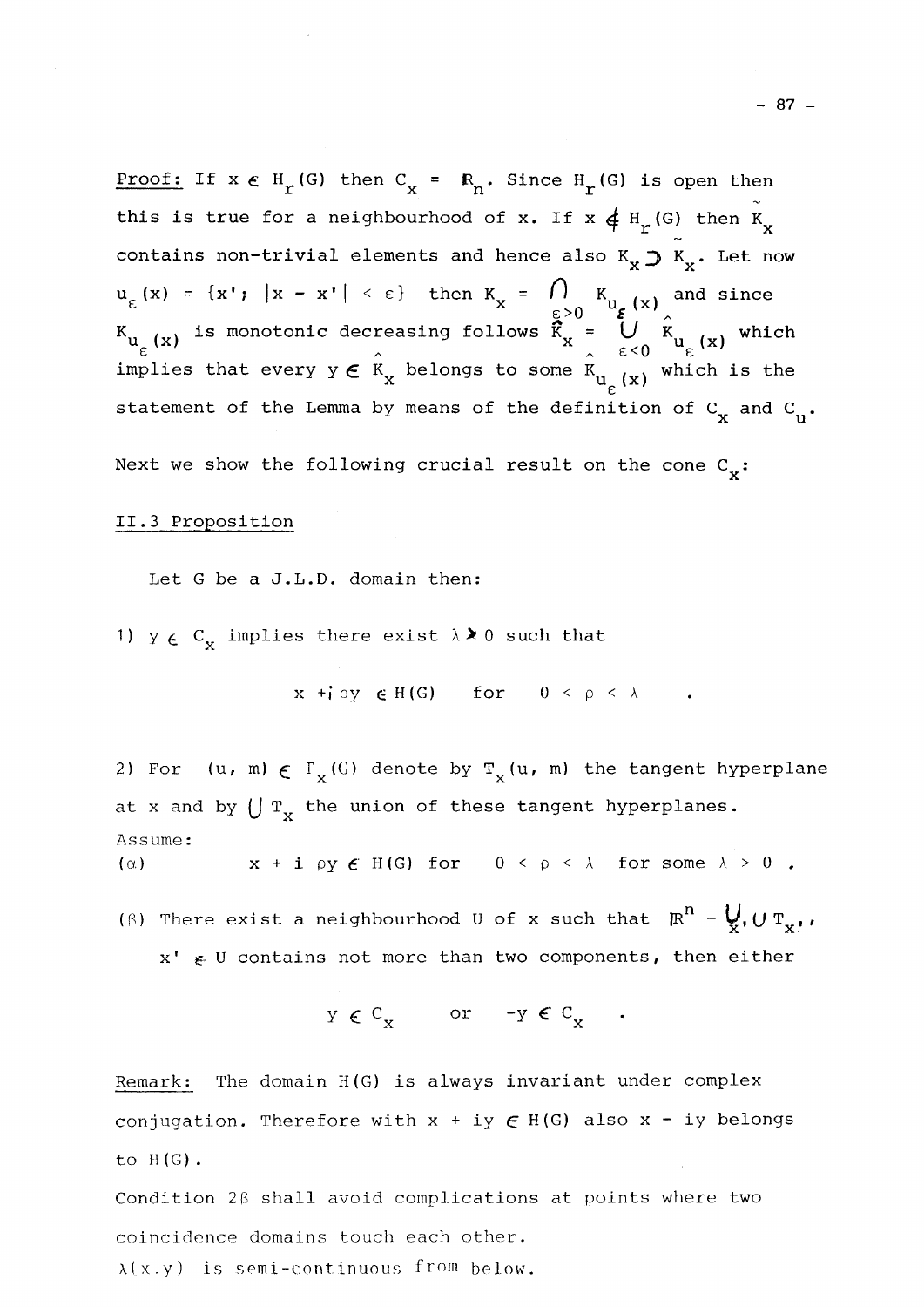Proof: For this proof introduce the notation

$$
h_{z} = \{(u, m) \in \mathbb{R}^{n} \times \mathbb{R}^{+} : z \in h(u, m)\}
$$

If  $z = x + iy$  then  $(u, m) \in h$ , implies the two equations  $2 - m^2 - 3$  $\left\{ x, \ldots, y \right\}$  and  $\left\{ x, \ldots, y \right\}$  . This we can view as an hyperboloid in  $(x + y<sup>1</sup>)$  x R which has the mass  $y<sup>2</sup>$ , and its and hyperboloid in (x  $\mathcal{A}$  + y )  $\mathcal{A}$  which has the mass  $\mathcal{A}$  which has the mass  $\mathcal{A}$ center at x. Since T' always belongs to H(G) and since  $V^{\vee}$  is contained in  $C_x$  for every x we are only interested in the  $2$   $\leq$  0 TF  $\frac{1}{1}$  i  $\cdots$  is  $\frac{1}{1}$  or then the set  $\frac{1}{2}$  reduces to the line

 $\widetilde{h}_{7} = \{ (x + \lambda y, 0) \; ; \; \lambda \in \mathbb{R} \}$ 

otherwise it is the hyperboloid with negative mass square described above.

(1) From Lemma II.2 we know that there exist a neighbourhood  $U_x$   $\rightarrow$  x such that  $y \in C_{U_x}$ . Since  $C_{U_x}$  is open there exists a neigh-**X IJ U**  at U<sub>v</sub>  $\in$  C<sub>U</sub> . Assume first y'

bourhood U  $^2$   $\mathbf{X}$  . Assume first y  $\mathbf{X}$ **2 1 X**   $(1, 4, 0, \text{and} \text{hence } \hat{h} \qquad \bigcap_{x} P(G), \emptyset$  for  $\text{ul} \circ \text{ul} \quad \text{Next}$ **X** X  $y^2 \leq 0$  and assume  $y^2 = -1$ . Remark first that the set  $z$ .  $Q = f(y, m)$   $c = n^2y$  $m_{x,y} = \{(u, m) \in \mathbb{R}^+ \times \mathbb{R} \; ; \; x \in h(u, m) \text{ and } (x - u, y) = 0\}$  $\mathcal{L}$ has an empty intersection with  $\Gamma({\tt G})$  if  ${\tt y}$  belongs to  ${\tt C}_{\bf x}^{\phantom{\dag}}$  since  $\mathbf{r}$ y is not tangent at x to any hyperboloid through x which does not enter G (by construction of  $K_{\mathbf{x}}$   $\boldsymbol{\zeta}$   $K_{\mathbf{x}}$ ) . The set  $\boldsymbol{h}^{\textsf{O}}_{\mathbf{x}}$  ,  $\boldsymbol{y}$  can be viewed in  $(x - y^{\perp}) \times \mathbb{R}$  as a hyperpoloid with mass zero and center x. We look now at the set  $\bigcup_{n=0}^{\infty}$  or  $\bigcup_{n=0}^{\infty}$  . Let  $r(x')$  be x'**c** U  $\alpha$ '<sup>x</sup><br>the distance of x' from the complement of U then we see that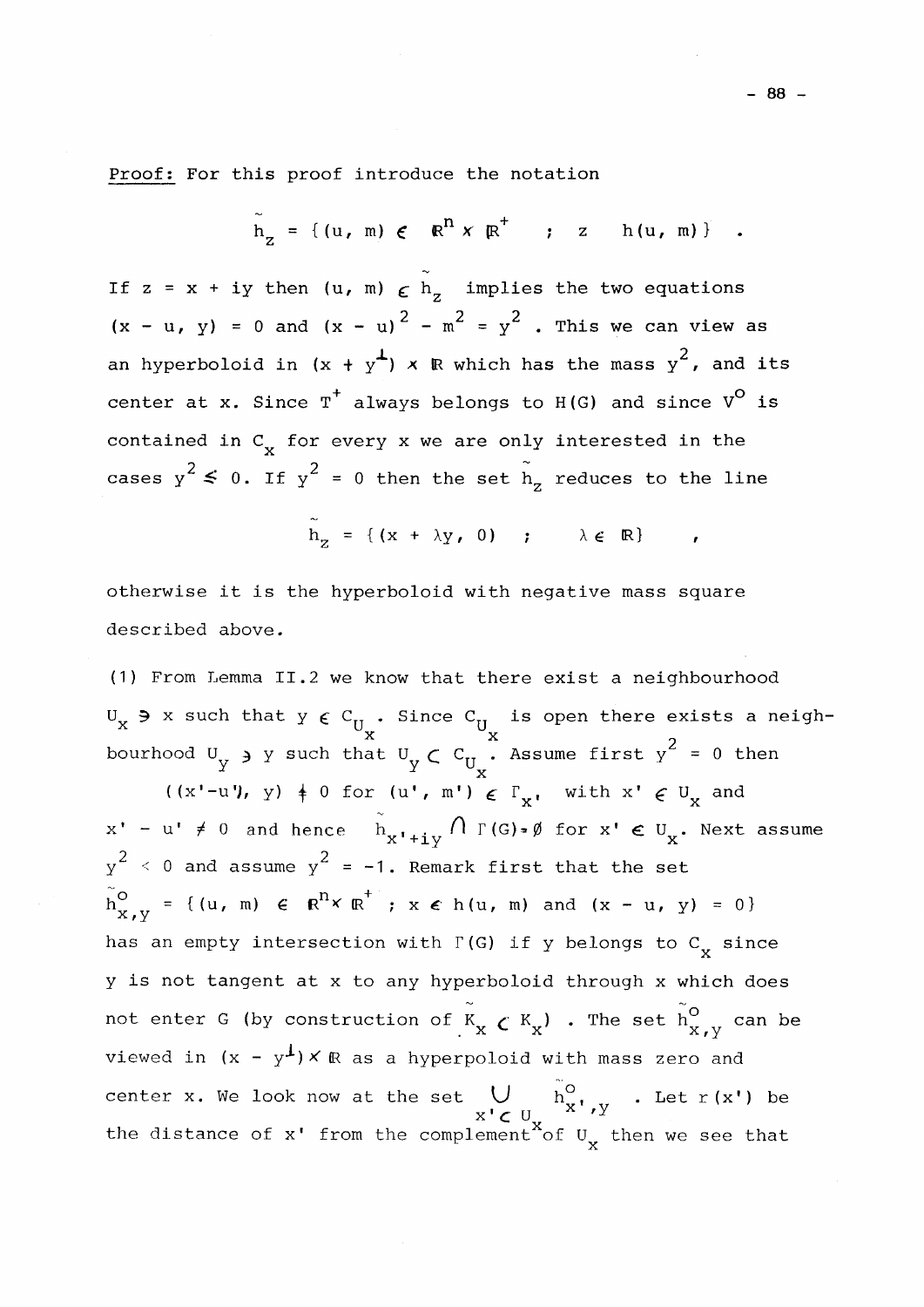$$
\left\{\bigcup_{x' \in U_x} \tilde{h}_{x',y}^0 \right\} \cap (x' + y^{\perp}) \times \mathbb{R} \text{ contains the hyperboloids}
$$
  

$$
(x' - u)^2 - m^2 = - \rho r^2(x'), \quad 0 < \rho < 1.
$$

Since  $V$  h<sup>o</sup>  $\left[\right] \Gamma(G) = \emptyset$  we obtain that  $h_{\mathbf{v} + \mathbf{i} + \alpha \mathbf{v}}(y) \cdot \mathbf{u}^{\dagger} \cdot \Gamma(G) = \emptyset$  $X' \in U_{\mathbf{y}} \quad X', Y$  $\mathbb{A}$  $\text{for } \theta < \theta < \theta.$ 

But since this is true by the above remark for a neighbourhood of y one finds  $x' + i \rho r(x')$  y  $\in$  H(G) for  $0 < \rho < 1$  (If we do not suppose  $y^2 = -1$  then the dependence would be

$$
\widetilde{h}_{x' + i \rho r(x')} \frac{y'}{\sqrt{\frac{y'}{y'^2}}} \bigcap_{\Gamma(G)} = \emptyset
$$

<sup>h</sup>x'+ipr(x') T(G) = **0**   $\boldsymbol{Y}$ for **y** <c **u** and y' **e** U with y'2 *f* 0) .

(2) If  $x + i g y \in H(G)$  for  $0 < g < \lambda$  then it follows that  $h_{x+i\rho y} \bigwedge \Gamma(G) = \emptyset$ . Since now  $h_{x,y}^0 = \lim_{\rho \to 0} h_{x+i\rho y}$  we get that y is not tangent at x to any hyperboloid through x which does not enter G. From this it follows that either y or -y belongs to  $K_{x}$ .  $\ddot{\phantom{0}}$ At this point it is essential that R**n\L**/T has only two components. Since H(G) is open it is easy to see that y or -y belongs also to  $C_{\mathbf{x}} = \hat{K}_{\mathbf{x}}$ .

From this proposition we obtain immediately

also to C = K .

Let  $G_1$  be a J.L.D. domain and let  $G_2$  be an arbitrary domain. Let  $X \in \partial G$  and U be an open neighbourhood of x and let

Let x £ **3G2** and U be an open neighbourhood of x and let  $\texttt{H}_{\text{U}}$ (G/| U) = locally  $\texttt{C}_{\text{U}}$  order convex hull of G /| U then  $H_{\text{II}}(G \cap U) \cap U \subset H_{\text{r}}(G_1 \cup G_2)$ 

**- 89 -**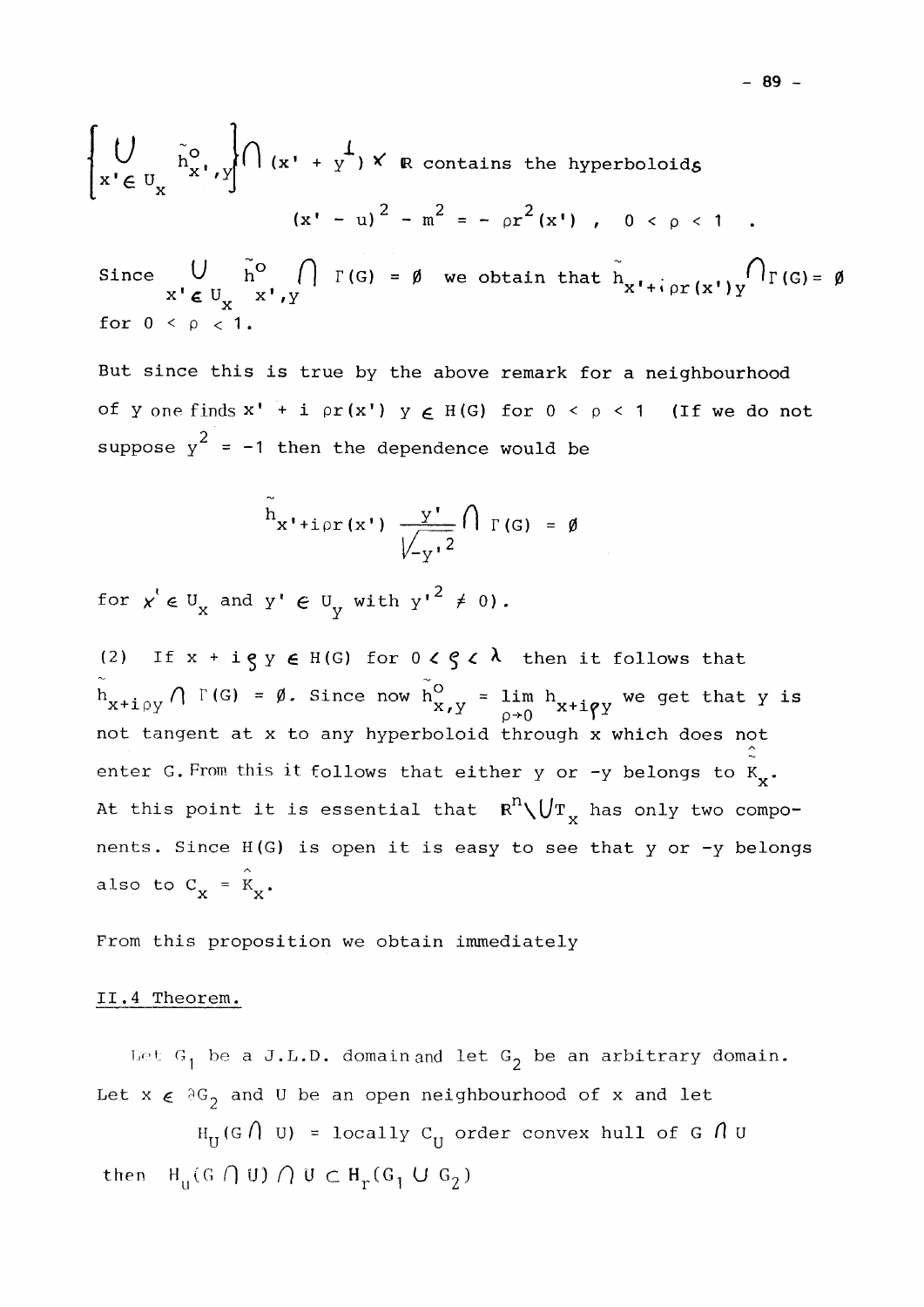In not quite precise terms this means at every  $x \in \partial H_r(G_1 \cup G_2)$ the tangent hyperlane at x does not enter  $x + C_x$ .

### Proof

**\***  We apply the local version of the double cone theorem to the coincidence domain G  $\bigcap$  U and the cone  $C_{H}$ . Choosing a sequence U<sub>n</sub> with  $\lceil \log n \rceil$  = {x} we see that the second statement is correct if  $H(G^1 \cup G^2)$  has a tangent-plane at x.

### III. Applications to commutator functions

In this section we want to explore Theorem II.4 for a situation which appears regularly in quantum field theory.

a

Let a  $\epsilon$  V<sup>O</sup> then we denote by D<sub>a</sub> the double cone

$$
D_a = (a - V) \cdot (a - V)
$$

and by

$$
D_{a}^{\prime} = \{x \in \mathbb{R}^{n}; (x - y)^{2} < 0 \text{ for all } y \in D_{a}\}.
$$

a **3.**  D <sup>f</sup> is a J.L.D. domain which appears in configuration space because a of the locality of the theory, and in momentum space because of the spectrum condition.

Although the double cone theorem is normally proved with a whole cone it is easily to be seen that only some complex neighbourhood of the real points is needed in the proof.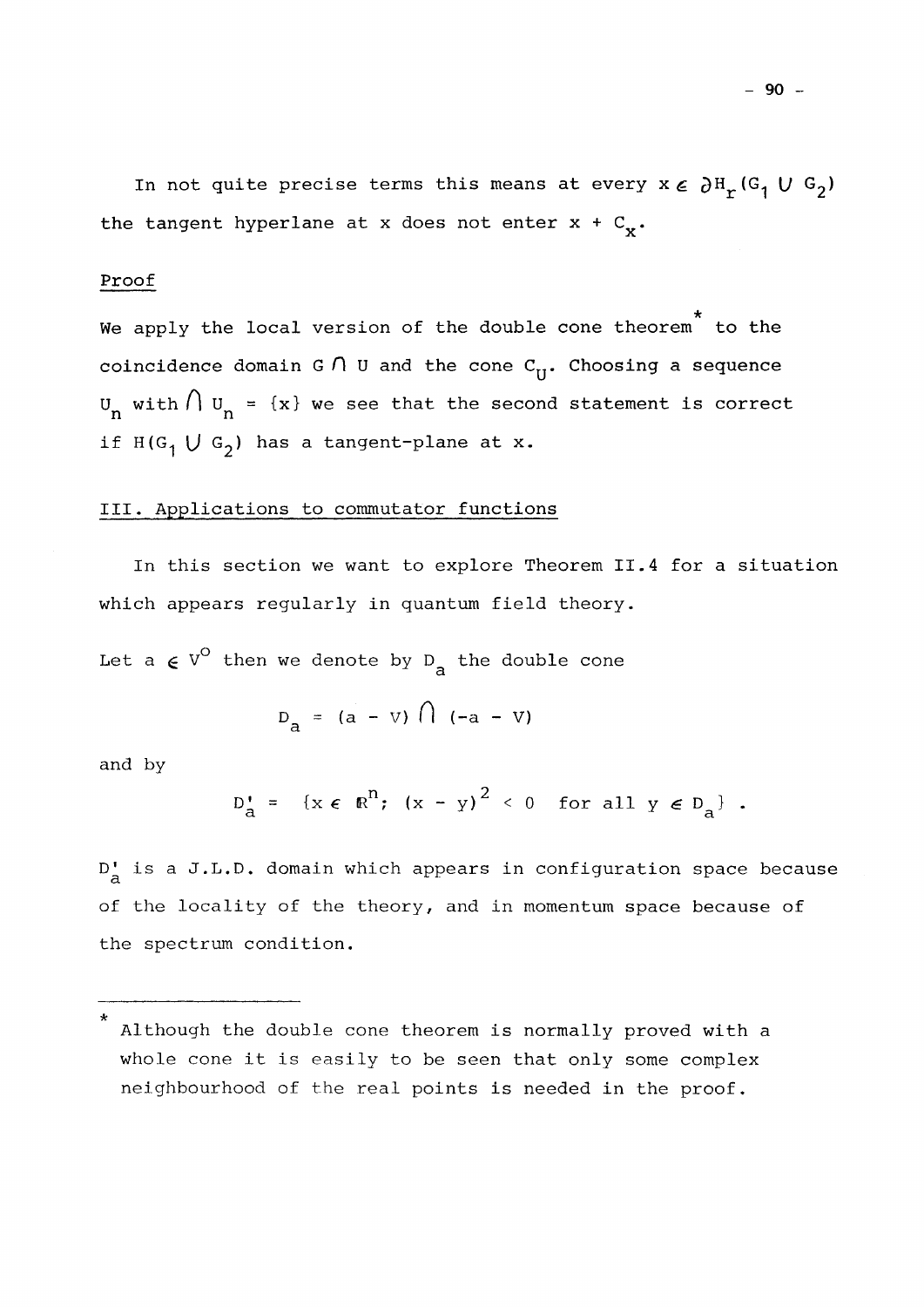In this case one finds:

$$
\int (D_{a}^{t}) = D_{a} \times R^{t} .
$$

We identify D<sub>a</sub> with the domain G<sub>1</sub> of theorem II.4 and we will take for  $G_2$  a domain which is contained in  $(-a + v)$   $\bigcup$   $(a - v)$ . In order to simplify life we will assume that  $G_2$  is order convex and order restricted this means again a J.L.D. domain.

For the formulation of the results we need some notations.

### 111.1 Definition

(1) Let  $G_1,G_2$  be two J.L.D. domains.

Define

$$
\tilde{G} = \mathbb{R}^n \setminus U \{h(u, m) : (u, m) \in \Gamma(G_1) \cap \Gamma(G_2) \}
$$

and

 $U$  components of  $\tilde{G}$  c components of G containing a component of  $G_2$ , (2) For b – a  $V^{\vee}$  we denote by D<sub>, b</sub> the set (a + V)  $\left($  (b – V) . a / *JD*  This implies the set D<sub>a</sub> defined before is the same as D<sub>-a,a</sub> in this notation. After these preparations we are able to formulate the following result:

III.2 Theorem: Let  $D_{b,c}$  be in the interiour of  $-a + V$  and assume  $c - b \in V^{\circ}$ , then  $D_{b}^{\circ}$  is contained in  $H_r(D^{\circ} \cup D^{\circ}_{b} )$ . X3**,C** r a **DfC** 

The proof of this theorem will need some preparations. Let us describe first the technique we want to employ for the proof of the Theorem.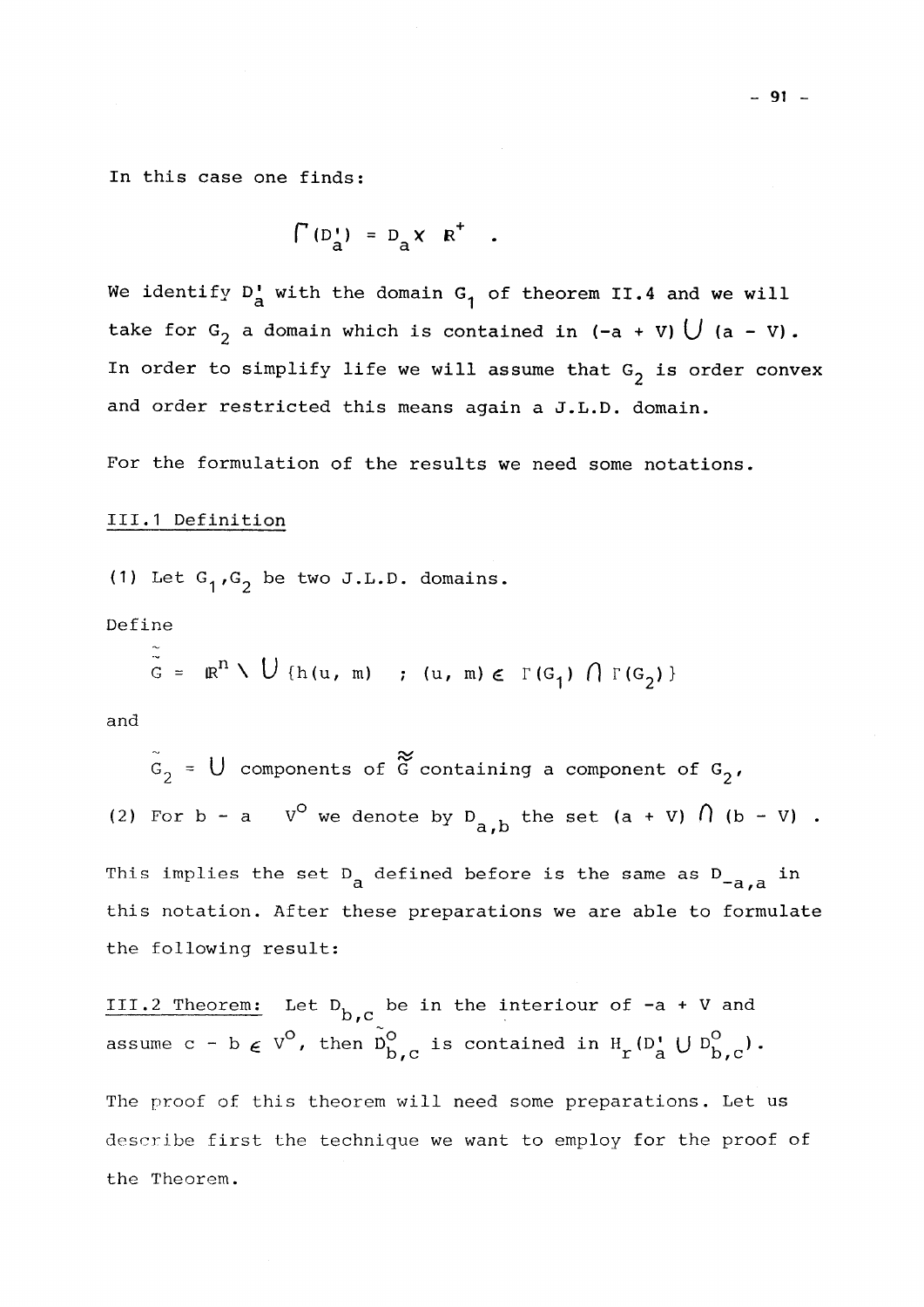III.3 Lemma:

Assume G<sub>2</sub> is a connected domain and  $x \in \mathbb{R}^n$  such we can find a family of curves  $C_{11}$ ,  $0 \le \mu \le 1$  with the properties:

- (i) For every fixed  $\mu$  the curve  $C^{\iota}_{\mu} : {\{x^{\iota}_{\mu}(\lambda) \to 0 \leq \lambda \leq 1 \}}$  is a continuous piecewise  $c^1$ -curve.
- (ii) The right and left tangents at  $x(\lambda)$  belong to the cone  $C_{\mathbf{x}(\lambda)}$ .

(iii)  $x_{\text{u}}(0)$  and  $x_{\text{u}}(1) \in G_2$ .

- The function  $x_{ij}(\lambda)$  is continuous in both variables on  $\begin{bmatrix} 0 \\ 1 \end{bmatrix}^2$ .  $(iv)$
- (v)  $C_0 \subset G_2$ .
- (vi)  $x \in C_1$ .
- Then  $x \in H_r(G_1 \cup G_2)$ .

this belongs to H  $_{\rm r}$  (G  $_{\rm 1}$   $\cup$  G  $_{\rm 2}$ ).  $\degree$  But since the tangents at  $\degree$   $\sigma_{\rm 2}$  $\epsilon$  from  $x_u$  (G) are H (G) that also some neighbourhood of  $C_1$  belongs to  $H_a$ . Since this neighbourhood contains  $C_\mu$  for  $\mu_0 \le \mu < \mu_1$  for some  $\mu_1 > \mu_0$  we see by induction that also  $c_1$  belongs to  $H_r(G_1 \cup G_2)$  and consequently the point x, which belongs to  $C^1$ .

the point we have to describe the s  $D, C$ is no

have remarked earlier, the set remarked earlier, the set remarked earlier, the set remarked earlier else than D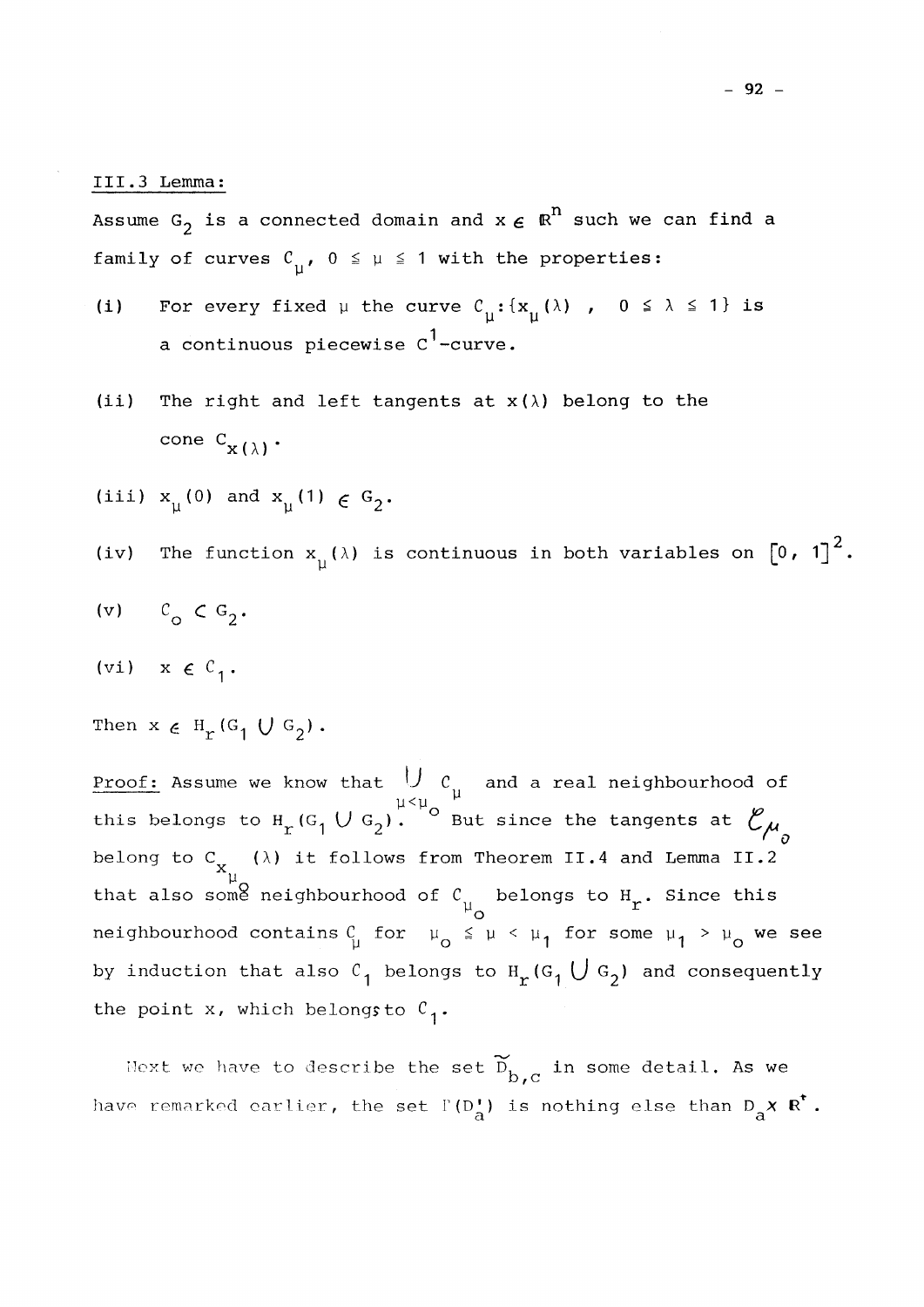From this knowledge one easily can characterize the cone  $C^{\bullet}_{\mathbf{y}}$ . For  $x \in D'_a$  one has  $C'_x = R^u$ . For  $x \in D_a$  one gets  $C'_x = V^0$ . If  $x \in (-a+V)\setminus D_a$  then  $K_x$  is the cone generated by the elements  $\overline{a}$   $\overline{a}$  $x$  - u with u  $\epsilon$   $D_{\overline{a}}$   $\hbar$   $x$  - v. It is easy to see that  $K_{\overline{X}}$ , which  $\overbrace{a}^{\circ}$  continuously with  $\overline{x}$  Henge  $\overline{Y}$  and  $\frac{1}{x}$  convex, changes continuously with  $\frac{1}{x}$  and  $\frac{1}{x}$  coincide. *<u>R</u>* X  $\begin{array}{ccc} & \mathbf{X} & \mathbf{X} & \mathbf{X} \\ & \mathbf{X} & \mathbf{X} & \mathbf{X} \end{array}$ 

For what follows it is convenient to introduce a special description. Denote by a three perpendicular to a three perpendicular to a three perpendicular to a three perp<br>In the hyperplane perpendicular to a three perpendicular to a three perpendicular to a three perpendicular to (with respect to the Minkowski scalar product). Then every point<br>in  $\mathbb{R}^n$  can uniquely be presented in the form  $x = y + \alpha a$ , in R n can uniquely be presented in the form  $\mathcal{L}$  , and  $\mathcal{L}$  are  $\mathcal{L}$  and  $\mathcal{L}$  are  $\mathcal{L}$  and  $\mathcal{L}$  are  $\mathcal{L}$  and  $\mathcal{L}$  are  $\mathcal{L}$  and  $\mathcal{L}$  are  $\mathcal{L}$  and  $\mathcal{L}$  are  $\mathcal{L}$  and  $\mathcal{$ y <£ *aL* , *a e* (R. Let K denote the set K = D *f] a.L* and & , the projection of  $\tilde{D}_{b,c}$  into a<sup>1</sup> so that we can write the projection of D, into a so that we can write a so that we can write  $\alpha$  so that we can write  $\alpha$  $\epsilon$   $\Delta_{\rm b}$ ,  $\sum_{i=1}^{n}$  and  $\sum_{i=1}^{n}$  are  $\sum_{i=1}^{n}$  (y) is a denote the length negregatively the  $L$ <sup>2</sup>  $\alpha$  ,  $\alpha$  ,  $\alpha$  ,  $\alpha$  ,  $\alpha$  ,  $\alpha$  ,  $\alpha$  ,  $\alpha$  ,  $\alpha$  ,  $\alpha$  ,  $\alpha$  ,  $\alpha$  ,  $\alpha$  ,  $\alpha$  ,  $\alpha$  ,  $\alpha$  ,  $\alpha$  ,  $\alpha$  ,  $\alpha$  ,  $\alpha$  ,  $\alpha$  ,  $\alpha$  ,  $\alpha$  ,  $\alpha$  ,  $\alpha$  ,  $\alpha$  ,  $\alpha$  ,  $\alpha$  ,  $\alpha$  ,  $\alpha$  ,  $\alpha$ smallest value of I(y) and by  $\lambda^{\pm}D = \{y + \alpha^{\pm}(y)a: y \in \Lambda\}$ .  $\sum_{n \text{ times}}$  smallest value of I(y) and by 3  $D_{\text{b},\text{c}} = {y + \alpha (y)a; y\epsilon \Delta_{\text{b},\text{c}}' \choose \alpha + \alpha + \beta}$ 

If b and c are both belonging to D<sub>a</sub> then  $D_{b,c}$  and  $D_{b,c}$  coina *o*, c **D**, c cide, in this case nothing has to be proved. If b belongs to  $^{\rm D}_{\rm a}$ then  $3~{\rm\,D}_{\rm\,}{}_{\rm\,}{}_{\rm C}$  is a subset of b +  $3{\rm\,V}_{\bullet}$ . Assume c  $\epsilon$  {-a + V}\  ${\rm\,D}_{\rm\,}{}_{\rm\,}{}$  then  $\theta$   $D_h$  is given by the envelope of hyperboloids containing c and **D / C**   $\alpha$ 

$$
\alpha^+(y) = \inf \{ \alpha : \exists u \in D_a \cap c - v \text{ and}
$$
  
 $(c - u)^2 = (y + \alpha a - u)^2 \}$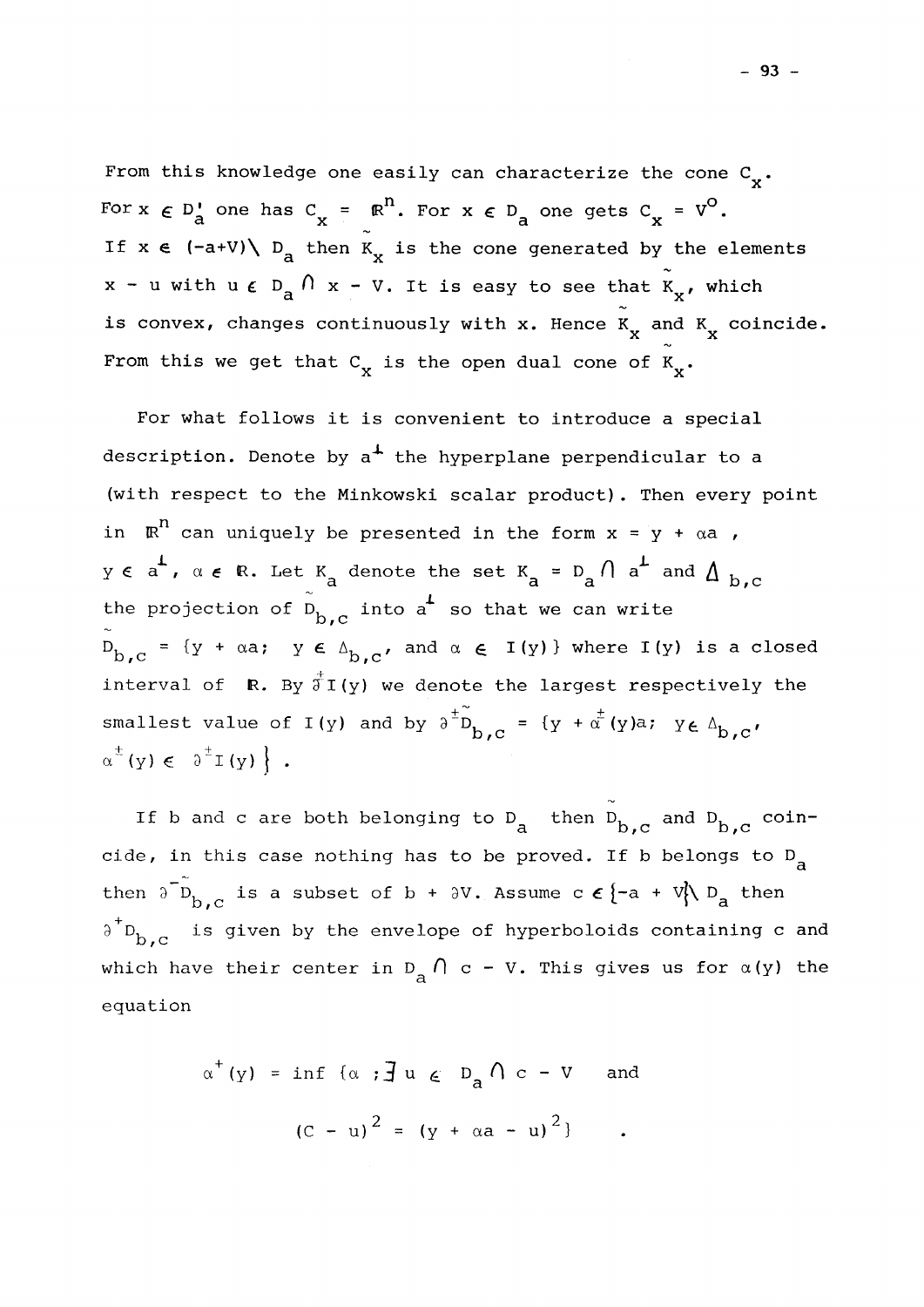If be  $\{-a + V\} \setminus D_a$  then we get for  $\sqrt{(y)}$  a similar formula but c replaced by b and the infimum replaced by the supremum. The set  $D_a \bigcap c$  - V is compact and convex so that the above infimum is taken at a boundary point of  $D_a \cap (c - v)$ . From the equation a  $(c - u)^2 - (y + d a - u)^2 = 0$  we obtain

$$
\frac{\partial \alpha}{\partial (d, u)} = \frac{(d, c - (y + \alpha a))}{(a, \alpha a - u)}
$$

Since (a,  $\alpha$ a - u) > 0 we see that  $\alpha^{+}(y)$  is obtained at the point where the hyperplane perpendicular to  $c - (y + a^{\dagger}a)$  is tangent to D<sub>,</sub>  $\left( \begin{array}{cc} 1 & (c - V) \end{array} \right)$  and moreover if  $u_{\alpha}$  is the point of contact then

 $(u - u_a, c - (y + \alpha^{\dagger} a)) \ge 0$  (\*)

o

From this we find the following location for  $u_{\alpha}$ :

- 2 (i) For  $\alpha_0$ ,  $\alpha$  we have  $\alpha \in \alpha_{\mathbf{a}}$ ,  $\alpha$  v
- o a (ii) For  $(c - u_0)^2 = 0$  but  $(c - y - \alpha^{\dagger} a)^2 \neq 0$  we have

$$
u \in \partial K_a \cap c - \partial V
$$

 $2 - 0$  and  $(2 - y)^{2}$  $\frac{1}{\alpha}$   $\frac{1}{\alpha}$  is  $\frac{1}{\alpha}$  in  $\frac{1}{\alpha}$  and  $\frac{1}{\alpha}$  is  $\frac{1}{\alpha}$  and  $\frac{1}{\alpha}$  is the three vectors c - u<sub>o</sub>, c - y - a a, and y + a a - u<sub>o</sub> are all multiples of each other and light-like. In this case u<sub>o</sub> is not uniquely defined and we can choose  $u_{\alpha} \in K_{\alpha} \cap \alpha - \delta V$ . o e a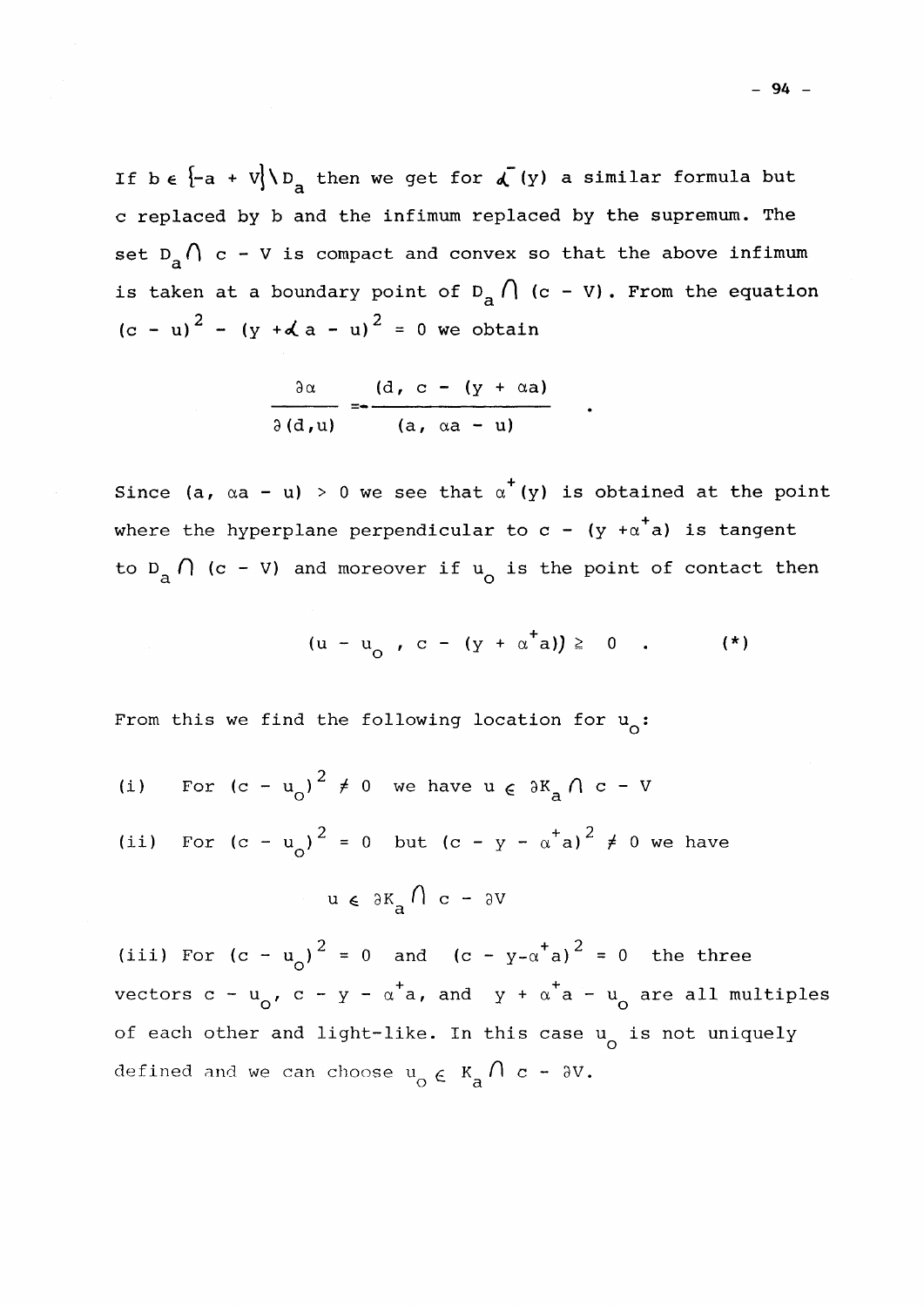of c onto  $a^{\perp}$ . Hence the curve

$$
C_1: x(\lambda) = y + \lambda (c_0 - y) + \alpha^+(y + \lambda (c_0 - y)) a
$$

is lying on a fixed hyperboloid and is therefore representing a differentiable curve. Moreover we obtain:

III.4 Lemma: Let C<sub>1</sub> be the above curve on  $\partial^+ \tilde{D}_{b,c}$  and let  $\lambda_{\Omega}$ be such that  $x(\lambda_0) - b \in V^0$  then  $x(\lambda)$  for  $\lambda_0 \ge \lambda \ge 0$  belongs also to  $\delta^{+}$  $D_{\mathbf{b},\mathbf{x}(\lambda_{\alpha})}$ .

Proof: Let us introduce  $\beta^+(y)$  by the relation

$$
y + \beta^+(y) \cdot a \in \delta^{\dagger} \tilde{D}_{b,x}(\lambda_0) .
$$

Then  $\beta^+$  is defined in the same manner like  $\alpha^+$  but only replacing c by  $x(\lambda_0)$ . Since the direction of  $c_0 - y$  and  $((y + \lambda_0(c_0 - y)) - y)$  $coincid_2$  it follows that the infimum is taken at the same point  $\mu$ coincide is follows that the infimum is taken at the same point  $\sim$ But since  $(c - u_0)^2 = (x(\lambda_0) - u_0)^2$  we see that  $\alpha^+(y(\lambda))$  and  $\beta^{\top}$ (y( $\lambda$ )) coincide for  $\lambda_{\alpha} \geq \lambda \geq 0$  and  $y(\lambda) = y + \lambda(c_{\alpha} - y)$ .

Remark: This Lemma remains still true if we replace the point b by a point b'  $\epsilon$   $\delta^{-\tilde{D}}$ <sub>b.c</sub> provided  $x(\lambda_0)$  - b' is time-like.

Using this last Lemma we see that we can replace the point c by  $x(\lambda)$ . Therefore equation (\*) becomes for  $x(\lambda) \in C_1$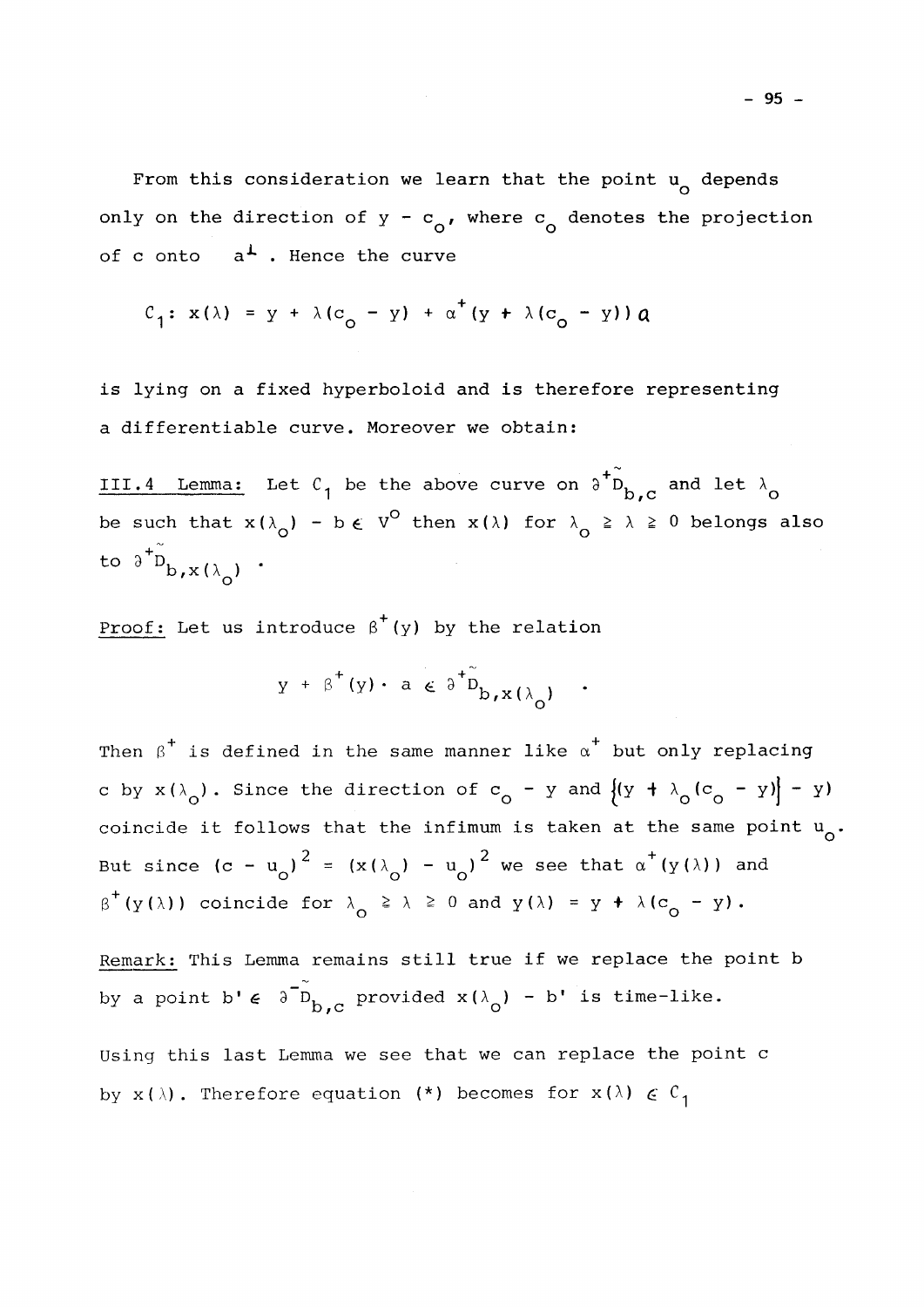$$
(u - u_0, x(\lambda_1) - x(\lambda_0)) \ge 0
$$
 for  $\lambda_1 > \lambda_0$ 

and hence if we denote by  $t(\lambda)$  the tangent at the curve  $C^1$ , we find

$$
(u - u_0, t(\lambda)) \geq 0.
$$

Since we have  $(x(\lambda) - u_{\alpha}$ ,  $t(\lambda)) = 0$  by construction we obtain  $(x(\lambda) - u_{\alpha}^{\dagger}, t(\lambda)) \geq 0$  so that  $t(\lambda) \in \partial C_{X(\lambda)}^{\dagger}$  for every  $x(\lambda) \in C$ 

We obtain  $\frac{1}{M}y(\lambda)$ ), with  $y(\lambda) = y - \lambda(c_0 - y)$ , by the equation

$$
(c - u_0)^2 = (y(\lambda) - u_0 + \alpha^+(y(\lambda))a)^2
$$
,

which gives us:

$$
\alpha^{+2}(y(\lambda))
$$
  $a^{2} = (c - u_{0})^{2} - (y(\lambda) - u_{0})^{2}$ 

since  $u_0$  belongs to  $a^{\perp}$  . From this we obtain

$$
2d \frac{d^2 \alpha^2}{d\lambda} - a^2 = -2(y'(\lambda), y(\lambda) - u_0) = -2(c_0 - y, y(\lambda) - u_0)
$$

and hence

$$
t(\lambda) = c^0 - y - \frac{(c_0 - y, y(\lambda) - u_0)}{\alpha^+ \cdot a^2} a.
$$

Next we define the curve  $\hat{c}_1$  by:

$$
\hat{c}_1
$$
:  $\hat{x}(\lambda) = x(\lambda) - (2 - \lambda)\epsilon \cdot a$ 

and obtain for its tangent

$$
\hat{t}(\lambda) = t(\lambda) + \varepsilon \cdot a
$$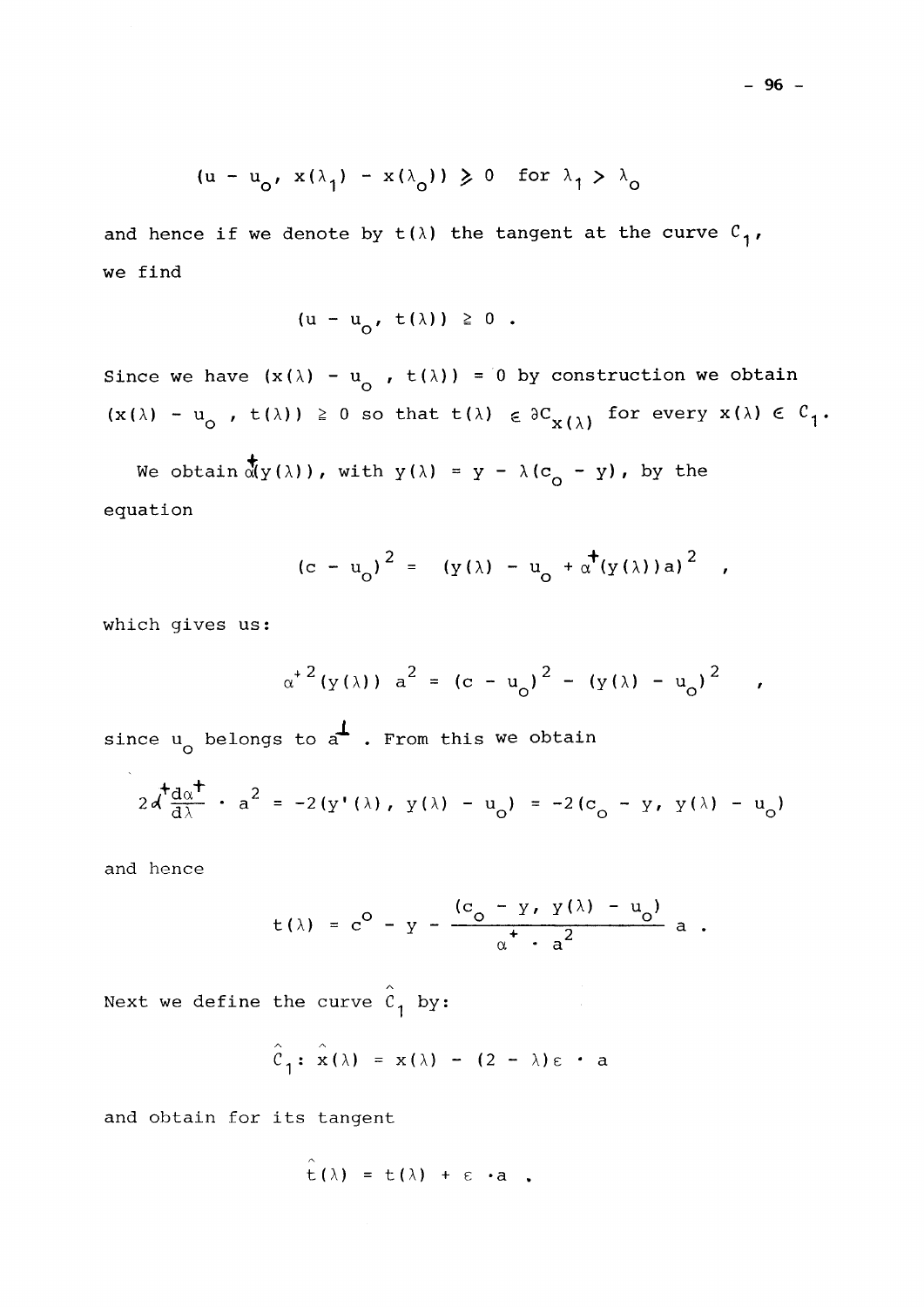From this we obtain:

$$
(\hat{x}(\lambda) - u, \hat{t}(\lambda)) = (x (\lambda) - u - (2 - \lambda)\epsilon \cdot a, t(\lambda) + \epsilon a)
$$
  
= (x (\lambda) - u, t(\lambda)) + \epsilon (x(\lambda) - u - (2 - \lambda) t(\lambda), a)  
- (2 - \lambda) \epsilon<sup>2</sup> a<sup>2</sup>

The first term is always non-negative and takes the value zero for  $u = u_0$ . Hence the curve  $\hat{c}_1$  has its tangents  $\hat{t}(\lambda)$  in  $C_{\lambda}$   $\hat{x}(\lambda)$  $\mathbf{x}(\lambda)$ if the two remaining terms are positive. The term *(x(K)* - u,a) is strict positive, since  $\kappa(\lambda)$  -  $\psi$  is time- or light-like and a  $\epsilon$  V<sup>O</sup>, and moreover since c does not belong to  $D_{\sf a}$ . Hence there exist a constant  $m > 0$  with

 $(x(\lambda) - u, a) \ge m > 0$ .

 $(c_0 - y, y(\lambda) - u_0)$ The next term  $-(2 - \lambda)(t(\lambda))$ , a) becomes  $(2 - \lambda)$  - $\alpha$ which can have either sign.

 $\alpha^*$  is bounded below and  $y(\lambda)$  is between  $c^{\text{}}_{\text{O}}$  and y this means the above expression tends linearly to zero with  $\mathbf{c}_o - \mathbf{y}$  . Hence there exist  $\delta > 0$  such that

$$
|- (2 - \lambda) (t(\lambda), a)| < \frac{m}{2}
$$
 for  $|c_0 - y| \le \delta$ .

From this we learn for  $\varepsilon \leq \frac{m}{2}$  and  $\|c_{\alpha} - y\| \leq \delta$  we have **8A^ °**  t())  $\in$  C<sub>^</sub> . Putting everything together we get:  $x(\lambda)$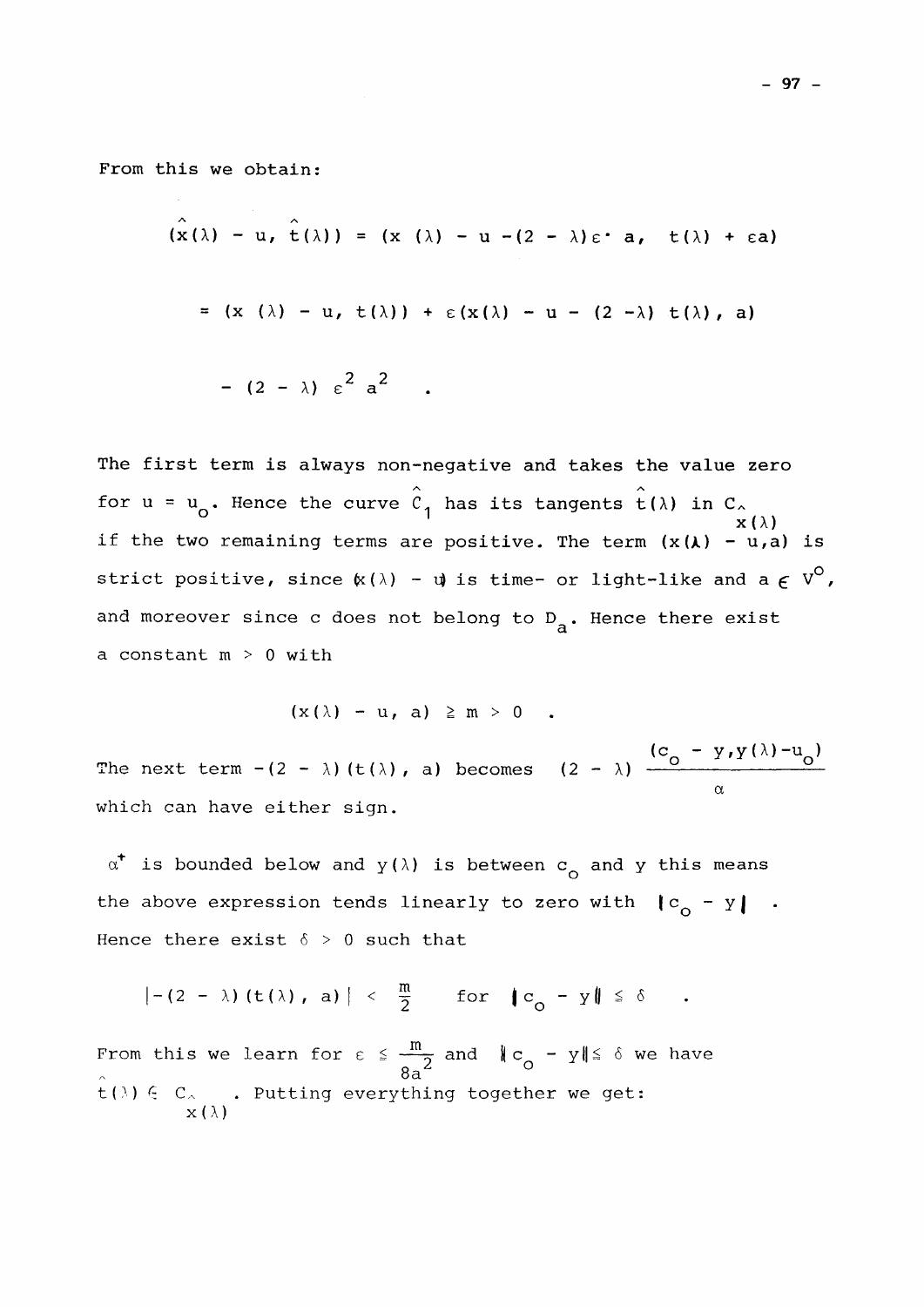111,5 Lemma: With the notation of the Theorem we obtain: Let  $x \in b + v^{\circ} \cap \tilde{D}_{b,c}^{\circ}$  then  $x \in H_r(D_a' \cup D_{b,c}^{\circ})$  or let  $\frac{1}{2}$ ,  $\frac{1}{2}$ ,  $\frac{1}{2}$ ,  $\frac{1}{2}$ ,  $\frac{1}{2}$ ,  $\frac{1}{2}$ ,  $\frac{1}{2}$ ,  $\frac{1}{2}$ ,  $\frac{1}{2}$ ,  $\frac{1}{2}$ ,  $\frac{1}{2}$ ,  $\frac{1}{2}$ ,  $\frac{1}{2}$ ,  $\frac{1}{2}$ ,  $\frac{1}{2}$ ,  $\frac{1}{2}$ ,  $\frac{1}{2}$ ,  $\frac{1}{2}$ ,  $\frac{1}{2}$ ,  $\frac{1}{2}$ ,  $x \, \epsilon \,$  c - v  $\iota$  l  $D^{}_{\rm b}$  then we get the same statement.

Proof of the Lemma: Assume  $x = y + \alpha a$  is such that  $||c - y|| < \delta$ with the above **6.** Let *e* be such that it fulfills the following three conditions

(i) 
$$
\varepsilon \le \frac{m}{8a^2}
$$
, (ii)  $x \varepsilon b + 3\varepsilon \cdot a + V$ ,  $b + \varepsilon a \varepsilon D_{b,c}$   
(iii)  $\alpha \le \alpha^+(y) - 3\varepsilon$ ,  $c - \varepsilon a \varepsilon D_{b,c}$ . Define a family of

curves  $\mathcal{C}_{\text{u}}$  as follows.

**Y** 

$$
\begin{bmatrix}\nb + \varepsilon a + 3\lambda \mu (x - \varepsilon a - [b + \varepsilon a]) & , & 0 \le \lambda \le \frac{1}{3} , \\
\mu x + (1 - \mu) b + (1 - 2\mu) \xi \cdot a + (3\lambda - 1) \{ [\mu y + (1 - \mu) c_0 \} + \alpha^{\dagger} (\mu y + (1 - \mu) c_0) - (1 + \mu) \varepsilon \cdot a] \end{bmatrix}
$$
\n
$$
c_{\mu} : \begin{bmatrix}\n-\left[\mu x + (1 - \mu) b + (1 - 2\mu) \varepsilon \cdot a\right]\n\end{bmatrix} \quad , \quad \frac{1}{3} \le \lambda \le \frac{2}{3} ,
$$
\n
$$
\mu y + (1 - \mu) c_0 + \mu (3\lambda - 2) (c_0 - y)
$$
\n
$$
+ \alpha^{\dagger} (\mu y + (1 - \mu) c_0 + \mu (3\lambda - 2) (c_0 - y))
$$
\n
$$
- [1 + \mu - \mu (3\lambda - 2)] \quad \varepsilon \cdot a \quad , \quad \frac{2}{3} \le \lambda \le 1 ,
$$

From the choice of  $\delta$  and  $\varepsilon$  it follows that the tangent at the curves  $C_{\mu}$  belong to the cone  $C_{\mu}$  . So by Lemma III.3 the point  $\mu, \lambda$  $L$  *I*  $H$ Let now  $c' \in \mathfrak{d}$   $\tilde{D}_{b,c}$  with  $c - c' < \delta$  and  $(c' - b)^2 > 0$ 

 $-98 -$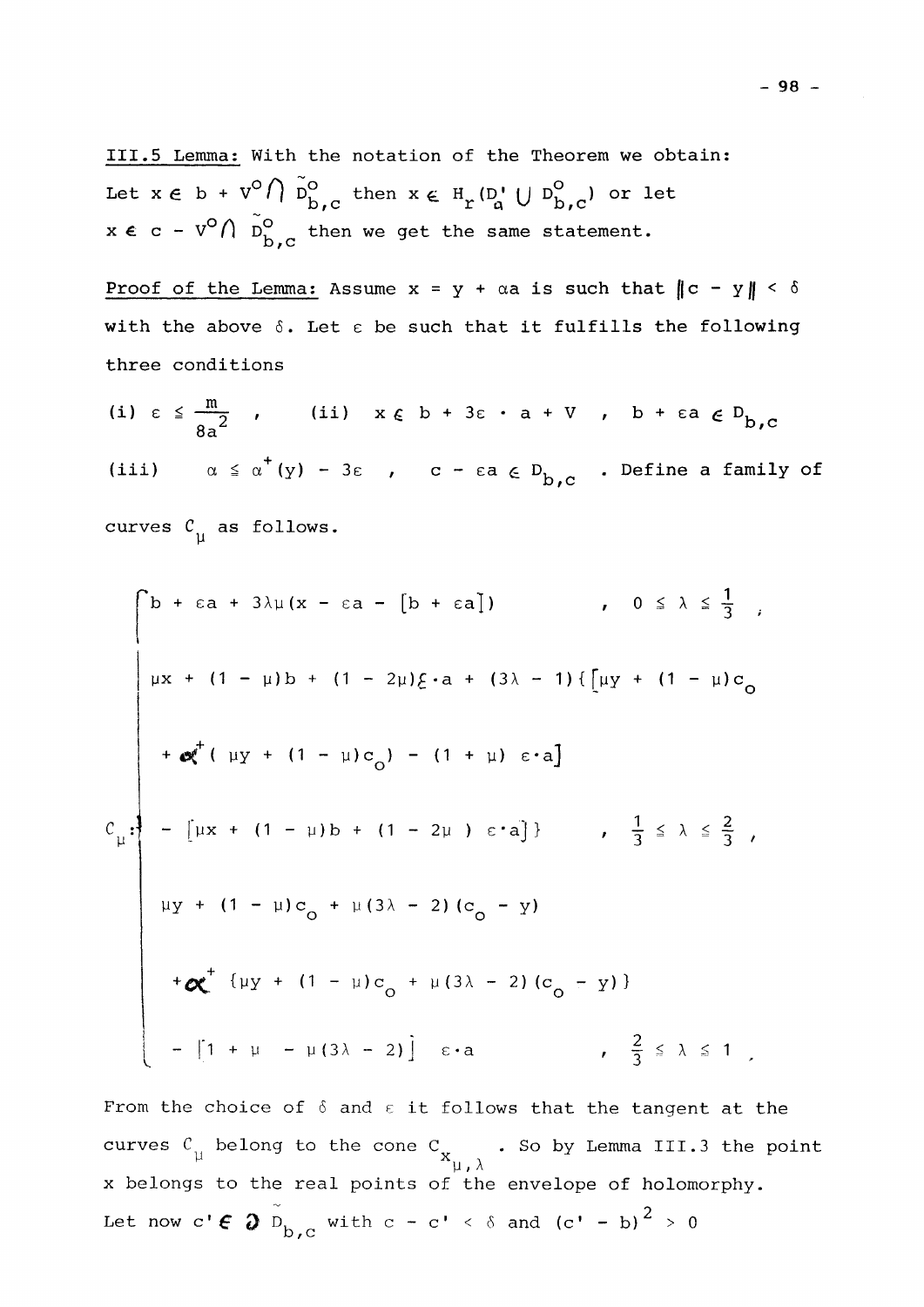then  $D_{b,c}^{\bullet}$ , belongs to  $H_r$ . Repeating the argument with this double cone we obtain by Lemma III.4 an inductive procedure which exhaust all of  $\tilde{D}_{h.c}^{\circ} \bigcap_{h \in \mathcal{C}} h + v^{\circ}$ . This procedure stops because exhaust all of *f]* b + V°. This procedure stops because **J** can be proved in the same usy if h does not belong to  $D$ . If it can be proved in the same way if b does not belong to  $D_{\alpha}$ . If it is in  $D_a$  then the second statement is empty.

### Proof of the Theorem

In  $\left\{\widetilde{\partial D}_{b,c}\cap b + v\right\}U\left\{\widetilde{\partial D}_{b,c}\cap c - v\right\}$  there are new pairs b', c' which are timelike to each other. Applying Lemma III.5 to D., , we obtain an inductive procedure which exhausts all of  $\tilde{\rm n}^{\rm O}$ **JD / C**  (by Lemma III.4).

## $\frac{1}{2}$  .

(1) Since our method is purely local we have not treated the case (1) Since our method is purely local we have not treated the case of treated the case  $\mathcal{L}$ where the second domain is an arbitrary J.L.D. domain is an arbitrary J.L.D. domain, since I.L.D. domain, sinc expect that there might occur a similar phenomenon that the similar phenomenon then the similar phenomenon the

(2) If the domain  $D_{b,c}$  is sufficient large compared to  $D_{a}$ , then  $\mathcal{L}(\mathcal{L})$  is sufficient large compared to  $\mathcal{L}(\mathcal{L})$  is sufficient large compared to  $\mathcal{L}(\mathcal{L})$  $\mathbf{D_{b,c}}$  has two components. Nothing is said about this second component. If it appears I suspect that the envelope of homomorphy is no longer schlicht.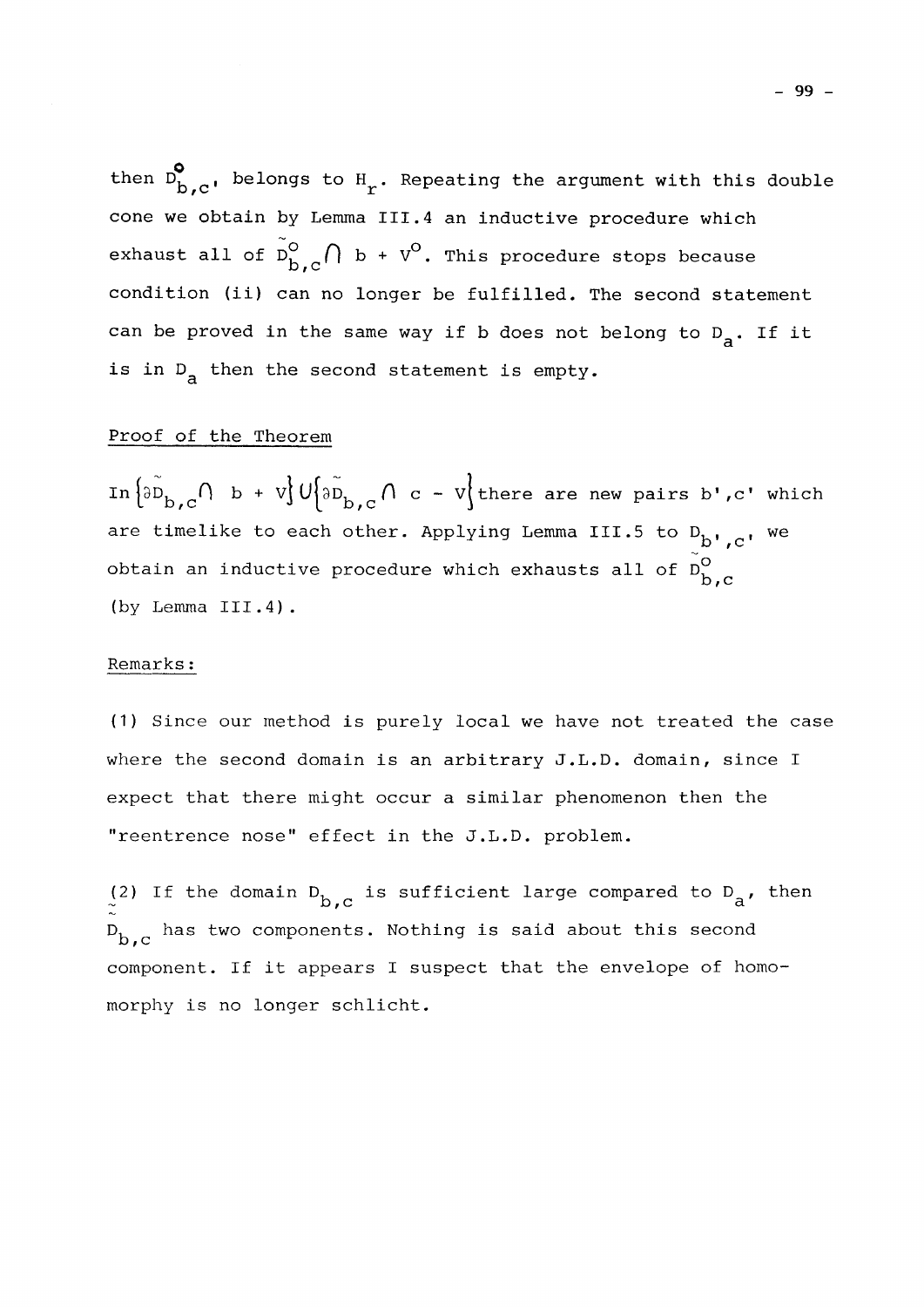### IV On the spectrum of the translations

In this section we want to apply Theorem III.2 to the theory of local observables in the sense of Araki, Haag, and Kastler. Let  $\{A, A(0), \mathbb{R}^n, \alpha\}$  denote this theory and let  $\{H, \pi, U\}$  be covariant representation fulfilling spectrum condition. The representation of the translation group can be choosen to fulfill the following conditions see  $\begin{bmatrix} 4 \end{bmatrix}$ .

(i) U(a) is a continuous group representation (by assumption).

(ii) The spectrum of *U* is contained in the forward lightcone (by assumption).

 $(iii)$   $U(a) \in \pi(A)$  "

(iv) U(a) implements the automorphism a i.e.

 $u(a)$   $\pi(x)$   $u(a)$  =  $\pi(\alpha_a x)$ 

- (v) *U(a)* can be chosen minimal this means if V(a) implements the translations and fulfills the spectrum condition then V(a) *U* (a) has its spectrum in the forward light cone V.
- (vi) In  $\begin{bmatrix} 4 \end{bmatrix}$  we have shown: If  $\mathfrak{U}(\mathsf{a})$  is the minimal translation and if the projection  $F \in \mathcal{Z}(\pi^{n})$  (the center of  $\pi^{n}$ ) then the lower boundary of the spectrum of  $U(a) \cdot F$  is invariant under Lorentz transformations.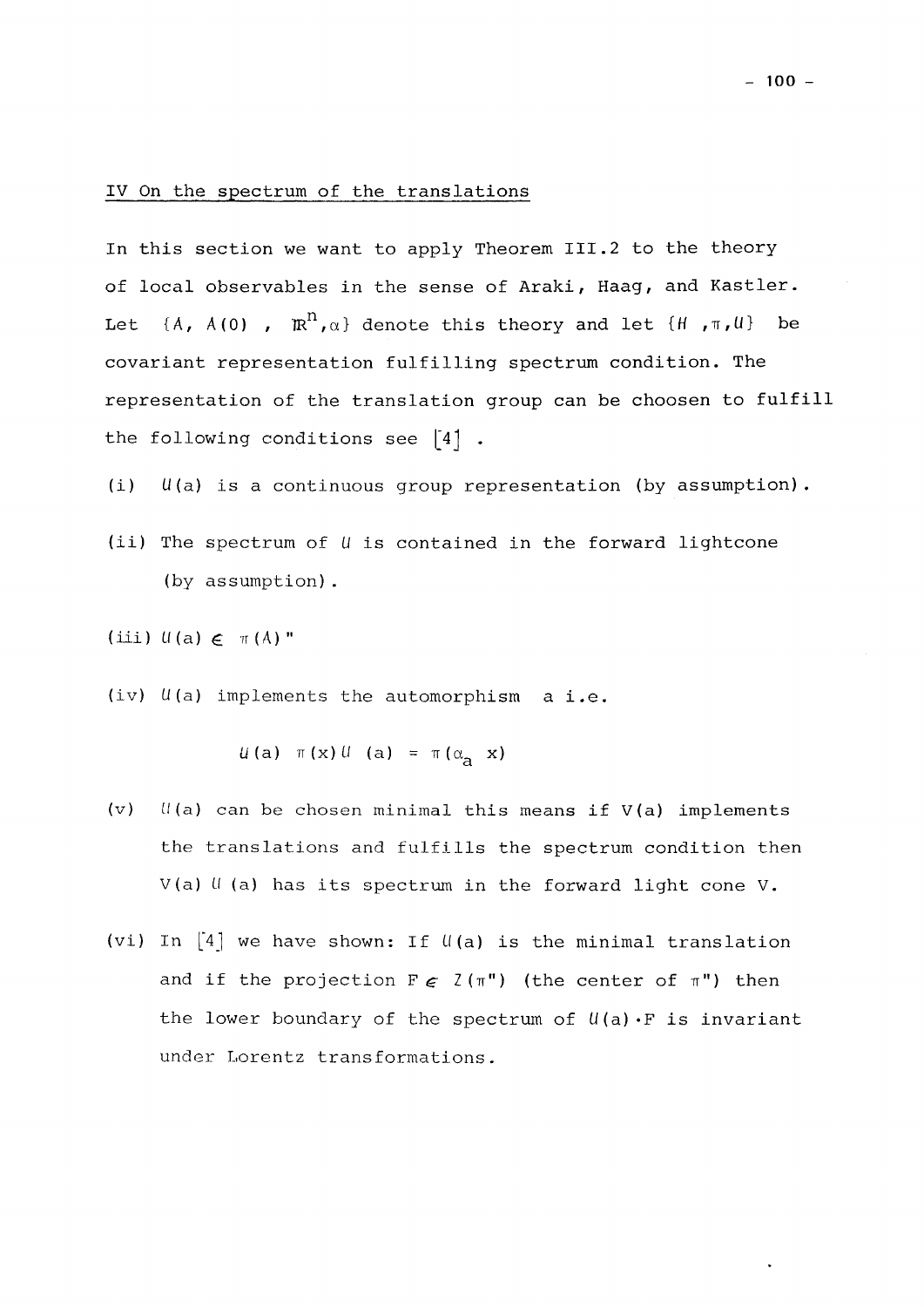In this section we intend to prove the following

### IV.1 Theorem

Let  $\{A, A(0), \mathbb{R}^n, \alpha\}$  be a theory of local observables and let **{H, TT,(J**} be a respresentation fulfilling spectrum condition. Assume in addition U is the unique minimal representation of the translation then for every projection  $F \in Z(\pi")$  the support of the spectrum of  $U(a)$   $\cdot$  F is invariant under Lorentz transformations. Before entering into the details of the proof we prepare some notations and describe the methods used for proving the theorem.

Let  $U(a)$  be the representation of the translation group described before. Let

$$
u(a) = f \exp(i(ap) dE(p)
$$

be its integral representation. If **A** is a Borel set then its spectral projection is denoted by  $E(\Delta)$ . For a vector  $\psi \in H$  we say  $\psi$  has support in  $\Delta$  if  $E(\Delta)\psi = \psi$  holds.

IV.2 Corollary to the invariance of the lower boundary:

Let  $\ell$  be a lightlike vector and let  $\varepsilon > 0$  and  $k_{\varepsilon}$  the ball of radius  $f$  . Denote by

$$
\Delta_{\ell, \epsilon} = \{ \bigcup_{\lambda \geq 0} (\lambda \ell + k_{\epsilon}) \} \cap V
$$

then one obtains central support of  $E(\Lambda_{\ell,\epsilon}) = 1$ .

**- 101-**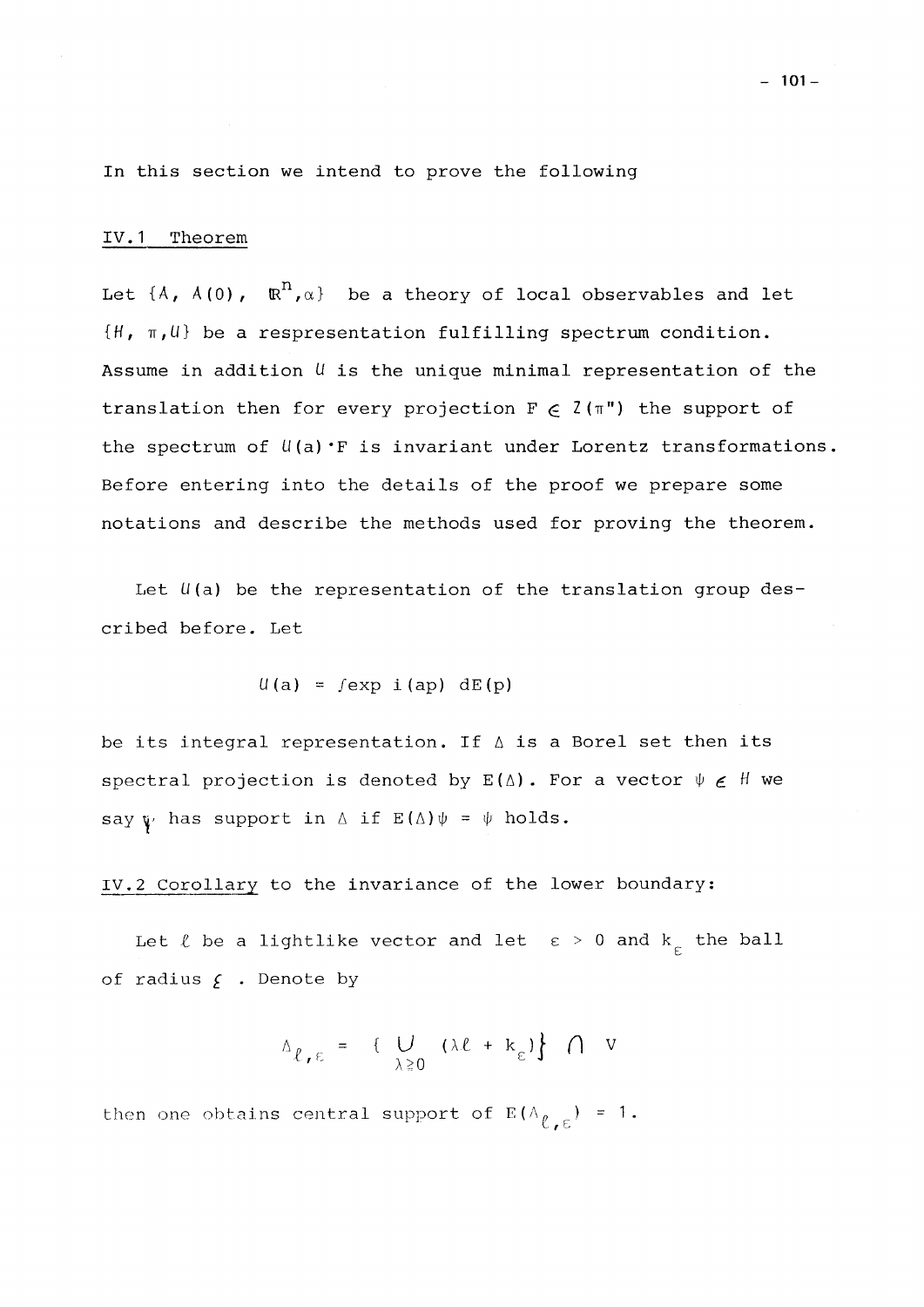Proof: Let F be the central support of  $E(\Delta_{\ell,\epsilon})$ , assume F  $\neq$  1 then follows  $(1 - F) E(\Delta_{\ell, \epsilon}) = 0$ . But the lower boundary of the spectrum of  $(1 - F)$   $U(a)$  is invariant and hence it is a hyperboloid with mass M. Choose now a coordinate system then  $\ell = \{1, \overrightarrow{\ell}\}\$ with  $\ell^2 = -1$ . Let  $\ell$  be the vector  $\ell^1 = \{1, -\ell\}$  then  $\lambda \ell + \alpha \ell' \in \Delta_{\ell, \epsilon}$  for  $\lambda > 0$  and  $0 \leq \alpha \leq \frac{\epsilon}{\epsilon}$ . But we have  $(\lambda \ell + \alpha \ell')^2 = 4 \cdot \lambda \alpha$  . Choosing  $\alpha = \frac{\varepsilon}{2}$  and  $\lambda = \frac{M^2}{2c}$  we see

$$
(\lambda \ell + \alpha \ell^*)^2 = M^2
$$

so that  $(1 - F) E (\Delta_{\ell, \epsilon}) \neq 0$  contradicting the assumptions. Let  $x \in \mathcal{A}$  (D<sub>b</sub><sup>O</sup>) for some timelike b and  $\psi \in \mathcal{H}$ . We denote

$$
F_{X,\psi}^{\dagger}(a) = (\psi, \mathcal{T}(x^*) \mathcal{U}(a) \pi(x) \psi)
$$

and

$$
F_{X,\psi}^{-}(a) = (\psi, \pi(\alpha_a x) \pi(x^*) U(a) \psi)
$$
  
= (\psi, U(a) \pi(x) U(-a) \pi(x^\*) U(a) \psi)

From the locality condition we obtain

$$
F_{X,\psi}(a) = F_{X,\psi}^{\dagger}(a) - F_{X,\psi}^{\dagger}(a) = 0 \text{ for } a \in D_{2b}^{\dagger} .
$$

Therefore we can "cut"  $F_{\mathbf{v} - \mathbf{v}}^{\dagger}(\mathbf{a}) - F_{\mathbf{v} - \mathbf{v}}^{\dagger}(\mathbf{a})$  into two pieces: **X***r* **x X** 

$$
F_{X,\psi}(a) = F_{X,\psi}^{+}(a) - F_{X,\psi}^{-}(a) = G_{X,\psi}^{+}(a) - G_{X,\psi}^{-}(a)
$$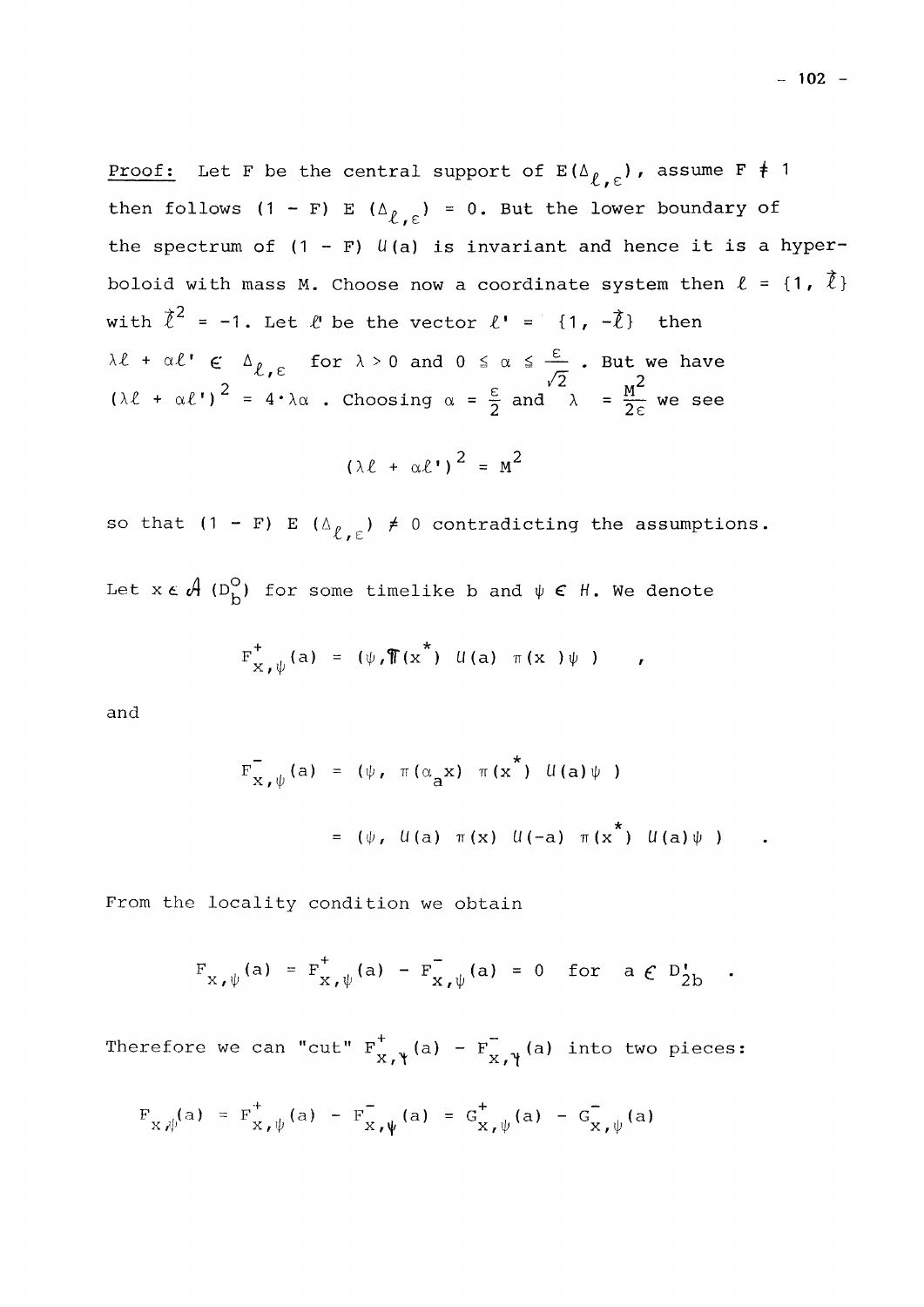with supp 
$$
G_{x,\psi}^+
$$
 (a)  $\subset -2b + V$  and supp  $G_{x,\psi}^+$   $\mathcal{U}(a) \subset 2b - V$ .

This cutting we do for investigating the properties of the Fouriertransforms of  $F^+$  and  $F^-$ . To this end assume  $\Delta$  is a compact subset at spectrum  $U(a)$  and  $\psi$  has support in  $\Delta$  then

$$
\text{supp } f^{-1} F_{x, \psi}^{\dagger}(a) \text{ C spectrum } U(a)
$$

and

$$
\text{supp } f^{-1} F_{X,\psi}^{-}(a) \subset 2\Delta \text{ -spectrum } U(a) ,
$$

and hence

$$
\text{supp } f^{-1} F_{x, \psi}(a) \subset \left\{ \text{spectr. } u \right\} U_{2\Delta} - \text{spectr. } u \}.
$$

 $(F^{-1}G_{X,\psi}^+)$  (P) is the boundary value of an analytic function  ${\tt Next}$  $N = \frac{N}{\phi}$  is the boundary value of an analytic function  $\phi$  $\frac{d}{dt}$   $\left( r \right)$ into  $T$ . From

$$
F_{X,\psi}(a) = G_{X,\psi}^+(a) - G_{X,\psi}^-(a)
$$

we obtain

$$
(F^{-1}G_{X,\psi}) (P) = (F^{-1}G_{X,\psi}) (P)
$$

for p in the complement of

$$
{\{ \text{spectr.} \cup \} \cup \{ \text{2A-spectr.} \cup \}}
$$

and hence by analytic continuation in  $H_r$  (C [spectr.  $UU_{2\Delta}$ -spectr.  $U$ ]

Remark next that  $F^{-1}F^{+}$  and  $F^{-1}F$  coincide in that part of V which is outside of  $2\Delta-\mathrm{V}$ . From this we find: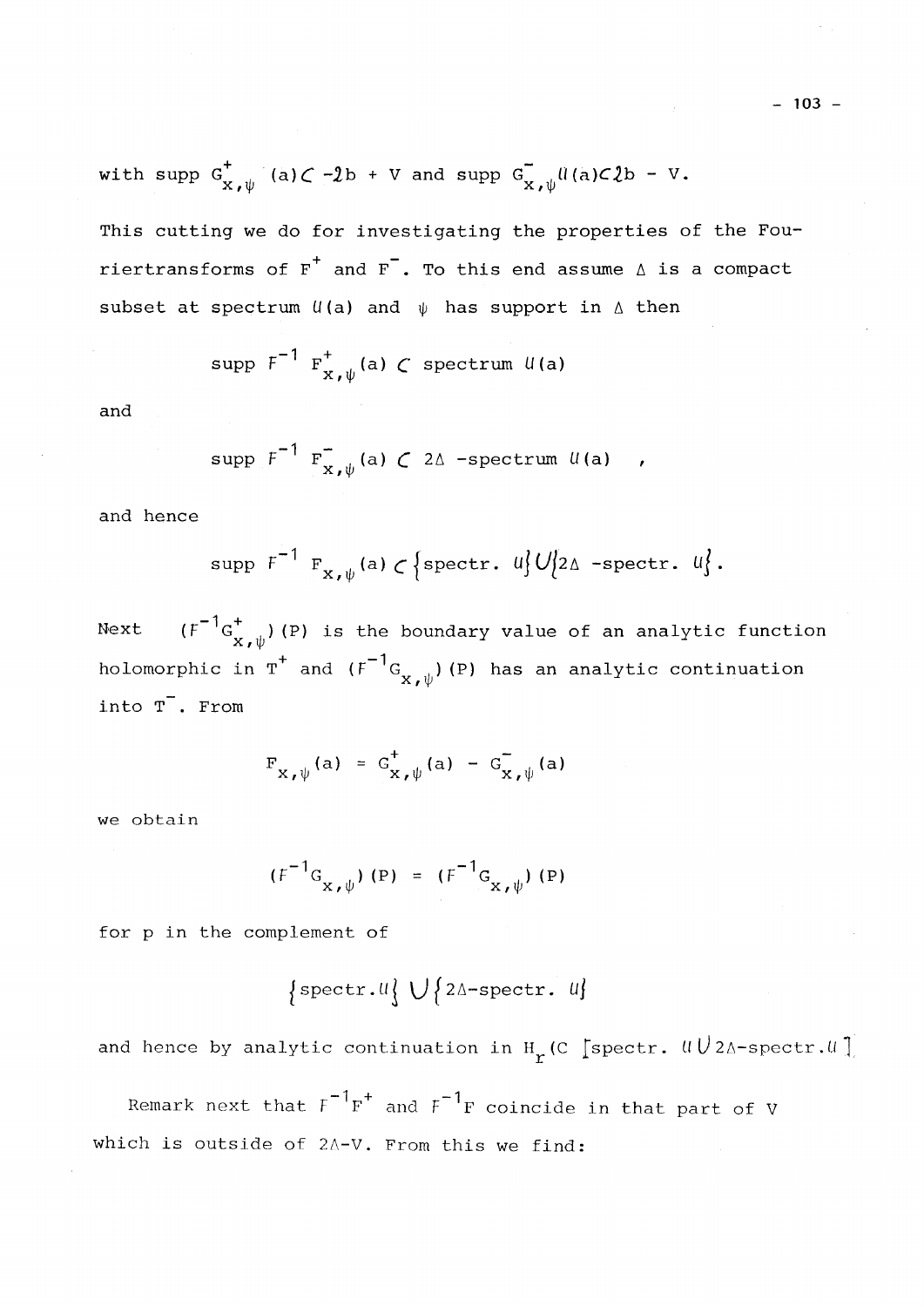If P « V \ *2A-* V then

 $(F^{-1}F_{\mathbf{v}_{-},h}^{+})(P) = 0$  for  $P \in H_{\mathbf{v}}(C[\text{spectr. }U U 2\Delta\text{-spectr. }U]).$ **X** *f* **IT**  Proof of the Theorem:

Remark that the only restriction in the last equation is that x e  $A(D_b^O)$  for some b. But  $U A(D_b^O)$  is dense in A in the norm topology, so that  $\pi(A)$   $E(\Delta)$  is dense in FH where F is the central support of E(**A)** so that the above equation reads:

Let  $\Delta$ <sup>*'*</sup>  $\subset$  H<sub>r</sub><sup>*(*</sup> C [spectr. *U*]  $\Delta$ -spectr. *U*]) and assume  $\Lambda$ ' $\Lambda$  2 $\Lambda$ - V =  $\emptyset$  then E( $\Lambda$ ') F = 0 where F = central support of E**(A).** With the help of the Jost-Lehmann-Dyson method this leads to the result proved in [4] that the lower boundary of the spectrum is invariant.

Now we want to assume that we have a hole in the spectrum and assume for simplicity that this is an orderinterval  $D_{b,c}$ . Choose **JD » C**  a lightlike direction  $\ell$  and  $\epsilon$  > 0 such that 2A  $\ell$  ,  $\epsilon$  (|  $\rm{D_{b,c}^\circ}$  =  $\rm{\emptyset.}$  $\Lambda$   $R^0$   $\rightarrow$ Take any vector a  $\epsilon^{n}$ ,  $\epsilon$  energing that  $\epsilon^{n}$   $D_{0}$ ,  $a^{\prime}$   $b^{\prime}$ ,  $c^{\prime}$   $\epsilon^{n}$ From Corollary IV.2 follows that  $E(\boldsymbol{0}_{0,\,a+\lambda\ell}) \neq 0$  for sufficiently large  $\lambda$  and that

$$
\lim_{\lambda \to \infty} F(D_{0, a + \lambda \ell}) = 1
$$

where  $\Gamma(0, a+\lambda \ell')$  is the condition support of  $\Gamma(0, a+\lambda \ell')$ 

From this we obtain by Theorem III.4

 $\mathcal{L}^{\text{E}}(\mathcal{L}_{\text{b,c}}')$  f  $(\mathcal{L}_{0,\text{a}+\lambda\ell})$  ; def $\mathcal{L}_{\ell,\epsilon}$  ,  $\lambda > 0$  ;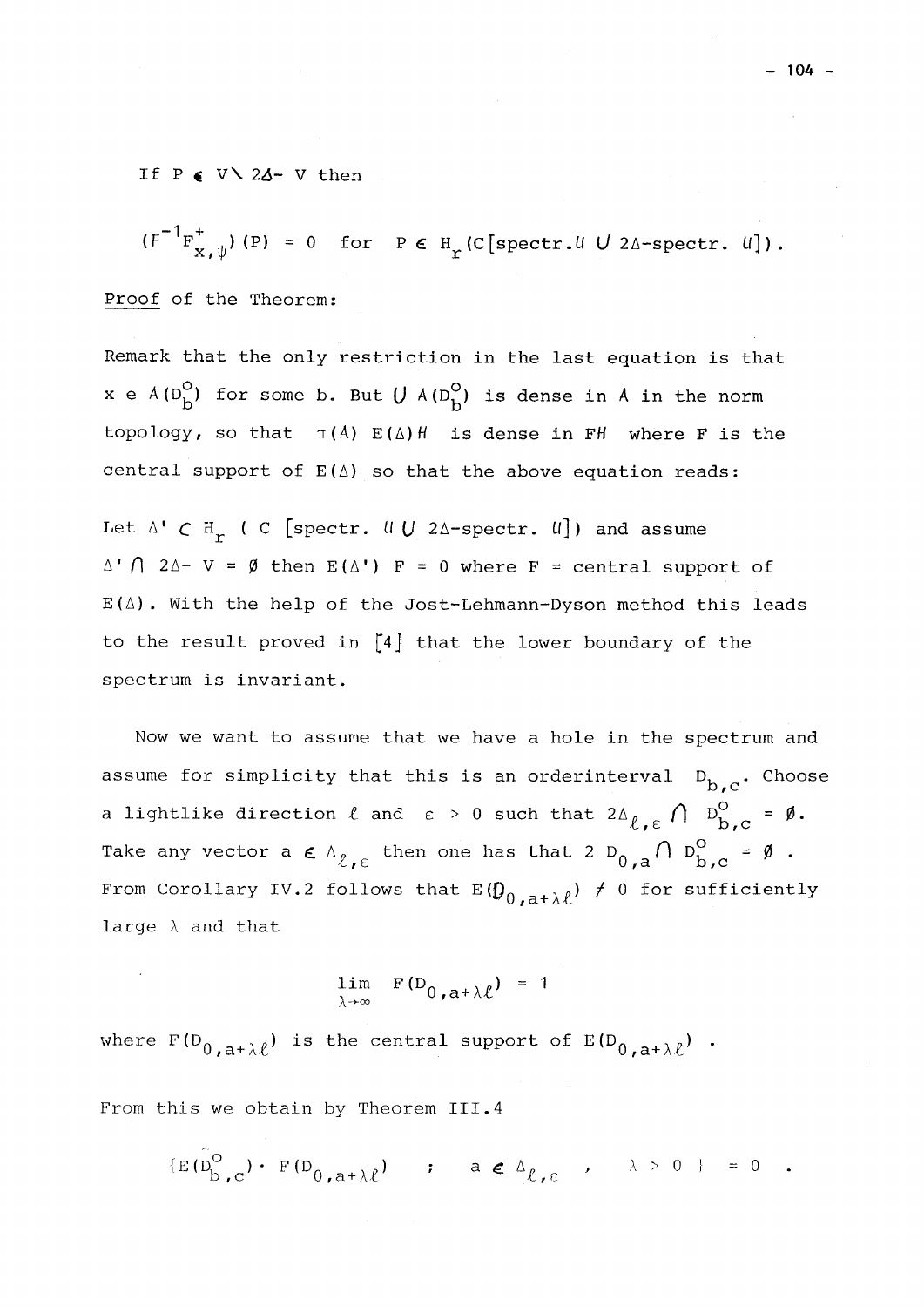Taking the limit  $\varepsilon \rightarrow 0$  then  $\overline{D}_{b,c}$  becomes independent of  $\lambda$  pro-*ID f* c vided X is sufficient large. Therefore we obtain

$$
E(\hat{D}_{\hat{b},c}^{\circ}) = 0
$$

where  $\hat{D}^{\circ}_{b,c}$  is the limit of  $\tilde{D}^{\circ}_{b,c}$  for  $\varepsilon \to 0$  and  $\lambda \to \infty$ .

 $\lambda$ The boundary of D<sub>ber</sub> is given by *sD f* **C** 

(i) The hyperboloid  $h(0, \sqrt{b^2})$ 

(ii) The hyperboloid 
$$
h(0, \sqrt{c^2})
$$

(iii) The hyperboloid  $h(\lambda_b\ell,0)$ 

where  $\lambda_h \ell = {\lambda \ell} \hat{ } \bigcap { } b - 3V$ 

(iv) The hyperboloid  $h(\lambda_c \ell, 0)$  with the corresponding definition of  $\lambda_{\alpha}$ .

From this we see that in D<sub>b a</sub> are new double cones D<sub>b</sub>, <sub>c</sub>, with  $\sim$ ,  $\sim$ ,  $\sim$ ,  $\sim$ ,  $\sim$ ,  $\sim$ ,  $\sim$ ,  $\sim$ ,  $\sim$ ,  $\sim$ ,  $\sim$ ,  $\sim$ ,  $\sim$ ,  $\sim$ ,  $\sim$ ,  $\sim$ ,  $\sim$ ,  $\sim$ ,  $\sim$ ,  $\sim$ ,  $\sim$ ,  $\sim$ ,  $\sim$ ,  $\sim$ ,  $\sim$ ,  $\sim$ ,  $\sim$ ,  $\sim$ ,  $\sim$ ,  $\sim$ ,  $\sim$ ,  $\sim$ ,  $\sim$ ,  $\sim$ ,  $\sim$ ,  $\sim$ ,  $\sim$ ,  $b'$  =  $b^2$  and  $c'$  =  $c^2$ .

From this we obtain that the only set stable under this construction is

$$
S \quad (\sqrt{b^2}, \sqrt{c^2}) = \{ p; \quad b^2 < p^2 < c^2 , \quad P_0 > 0 \} .
$$

This proves the Theorem.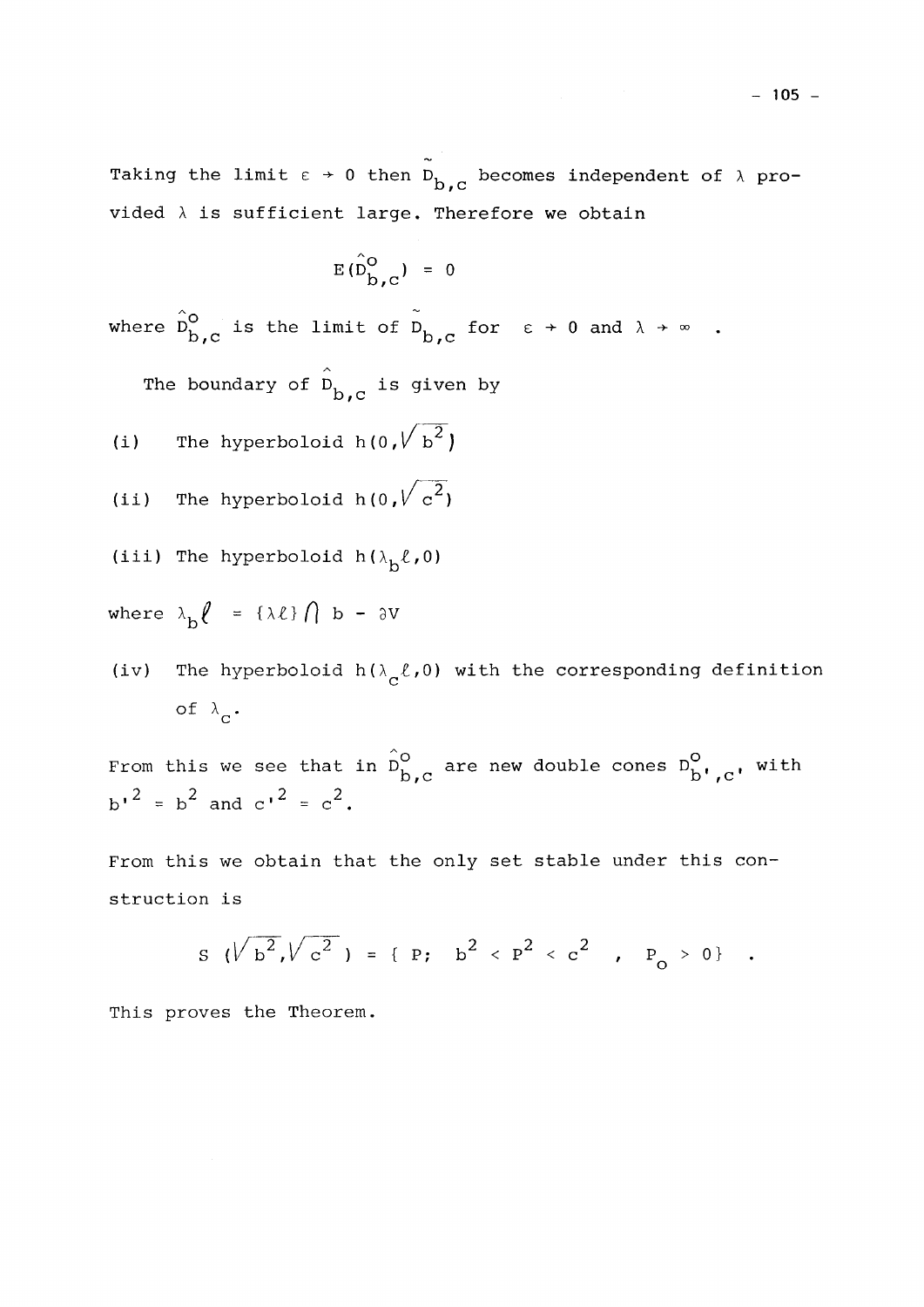### References

- $\lceil 1 \rceil$ Streater, R.F.: Analytic Properties of Products of Field Operators J. Math. Phys. 3, 256 (1962)
- [2] Bros, J., H. Epstein and V. Glaser: On the Connection Between Analyticity and Lorentz Covariance of Wightman Functions Commun. Math. Phys. *6\_,* 77 (1 967)
- [3] Borchers, H.J.: Local Rings and the Connection of Spin with Statistics Commun. Math. Phys. 1, 281 (1965)
- [4] Borchers, H.J. and D. Buchholz: The Energy-Momentum Spectrum in Local Field Theories with Broken Lorentz-symmetry Preprint (1984)
- [5] Jost, R. and H. Lehmann: Integraldarstellungen kausaler Kommutatoren Nuovo Cimento 5, 1598 (1957)
- [6] Dyson, F.J:: Integral Representation of Causal Commutators Phys. Rev. 110, 1460 (1958)
- [7] Stora, R.: In "Hyperfunctions and Theoretical Physics, Nice 1973" Lecture Notes in Math. 449 Springer: Berlin, Heidelberg, New York (1975)
- [8] Brehmermann, H.J., R. Oehme and J.G. Taylor: A Proof of Dispersion Relation in Quantized Field Theories Phys. Rev. 109, 2178 (1958)